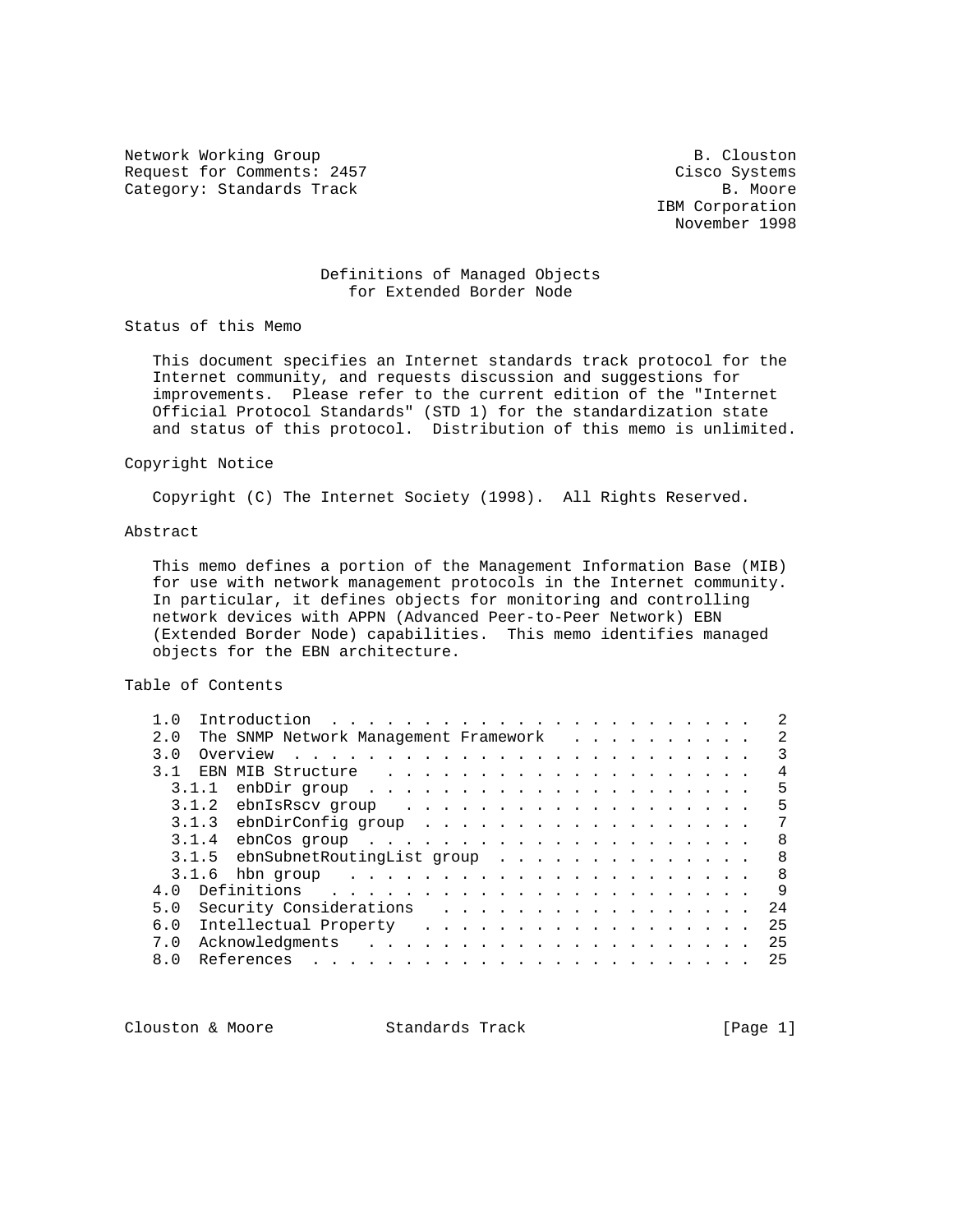|  | 9.0 Authors' Addresses  27       |  |  |  |  |  |  |  |  |  |  |
|--|----------------------------------|--|--|--|--|--|--|--|--|--|--|
|  | 10.0 Full Copyright Statement 28 |  |  |  |  |  |  |  |  |  |  |

1.0 Introduction

 This document is a product of the SNA NAU Services MIB Working Group. It defines a MIB module for managing devices with Advanced Peer-to- Peer Networking (APPN) Extended Border Node (EBN) capabilities.

 The key words "MUST", "MUST NOT", "REQUIRED", "SHALL", "SHALL NOT", "SHOULD", "SHOULD NOT", "RECOMMENDED", "MAY", and "OPTIONAL" in this document are to be interpreted as described in RFC 2119, reference [13].

2.0 The SNMP Network Management Framework

 The SNMP Network Management Framework presently consists of six major components. They are:

- o the overall architecture, described in RFC 2271 [7].
- o the SMI, described in RFC 1902 [3], the mechanisms used for describing and naming objects for the purpose of management.
- o the MIB-II, STD 17, RFC 1213 [2], the core set of managed objects for the Internet suite of protocols.
- o the protocol, STD 15, RFC 1157 [1] and/or RFC 1905 [6] and/or RFC 2272 [8] -- the protocol for accessing managed information.
- o the user-based security model defined in RFC 2274 [10].
- o the view-based access control model defined in RFC 2275 [11].

 Textual conventions are defined in RFC 1903 [4], and conformance statements are defined in RFC 1904 [5]. Common applications are defined in RFC 2273 [9].

 The Framework permits new objects to be defined for the purpose of experimentation and evaluation.

 This memo specifies a MIB module that is compliant to the SMIv2. A MIB conforming to the SMIv1 can be produced through the appropriate translation.

Clouston & Moore Standards Track [Page 2]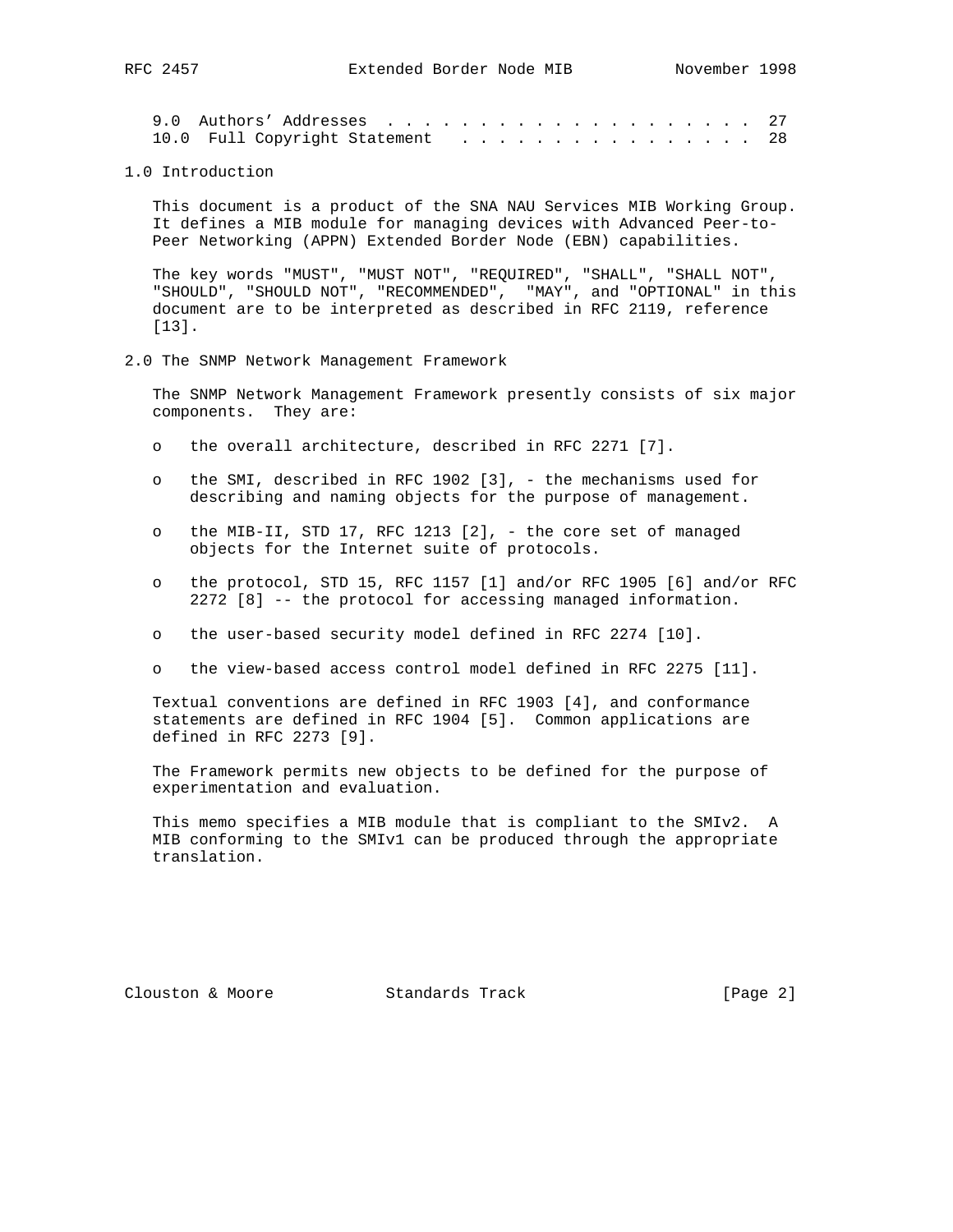#### 3.0 Overview

 This document identifies the proposed set of objects for monitoring the configuration and active characteristics of devices with EBN capabilities. The Extended Border Node function is an APPN enhancement for an APPN network node (NN). It supports topology isolation, subnet interconnection, and session establishment between subnets.

 In a single APPN network, all network topology information is propagated to all network nodes. Directory searches can also be forwarded to all network nodes. As the network grows, this network traffic could become prohibitive. Also, in networks where different enterprises are connected via APPN, it may be desirable to shield an enterprise from the network traffic of another enterprise. EBNs allow customers to partition a network into subnets to reduce or shield such network traffic.

 An EBN provides this function by blocking topology information exchange between subnets, and controlling where directory searches are forwarded. A subnetwork is a cluster of APPN NNs which share the same network topology. Subnetwork boundaries, or partitions, occur where an EBN and an NN adjacent to it have different network identifiers (NETIDs). They may also occur where an EBN and adjacent NN have the same NETID but are configured to have a subnetwork boundary.

 The connection between two APPN nodes is an APPN transmission group (TG). A TG at a subnet boundary is called an Intersubnetwork Transmission Group (ISTG).

 The subnet in which an EBN resides is called its native subnetwork. The subnet across the subnet boundary is called the non-native subnetwork, with respect to the EBN.

 A cost of the EBN function is that customers may have difficulty determining the end-to-end route of sessions that cross subnet boundaries, and understanding how the EBN will control directory searches between subnets. This MIB addresses these issues.

 Another challenge facing customers is to identify subnet boundaries formed by EBNs. The SNANAU APPN MIB [14] identifies subnet boundaries in the appnNnTopology group. The SNANAU APPN MIB provides management of APPN objects, and contains some tables that are extended by this MIB.

In this document, we describe EBN managed objects.

Clouston & Moore 6 Standards Track [Page 3]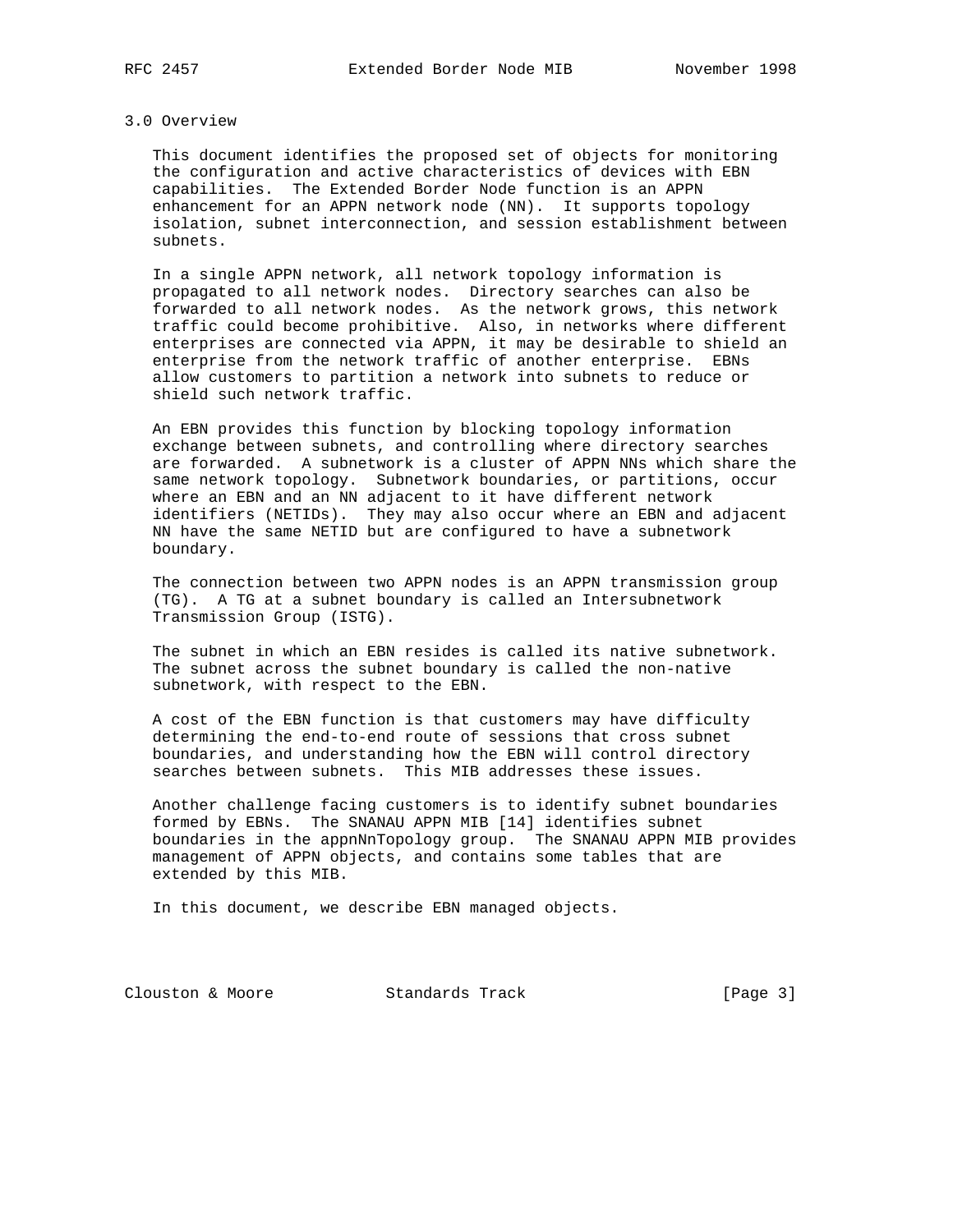The EBN terms and overall architecture are available from the networking.raleigh.ibm.com ftp site [15].

 Highlights of the management functions supported by the EBN MIB module include the following:

- o Identifying the subnet affiliation of LUs (logical units)
- o Identifying session routes in non-native subnets, with correlation to the route in the native subnet provided in the SNANAU APPN MIB.
- o Identifying the COS (Class of Service) mappings between subnets.
- o Identifying the subnet routing lists

This MIB module does not support:

- o Configuration of EBN nodes.
- o Historical information about session initiation failures.
- o Peripheral Border Node (PBN) support. PBN is an APPN function that only supports communication to adjacent subnetworks, and is not expected to be widely implemented.
- o Traps. The APPN MIB contains a trap for Alert conditions that may affect EBN resources. Although no APPN/EBN Alerts are defined today in the APPN MIB [14], they could exist in the future. The value for the affectedObject object contained in the alertTrap is determined by the implementation. It may contain a VariablePointer from the EBN MIB.
- 3.1 EBN MIB Structure

The EBN MIB module contains the following groups of objects:

- o ebnDir subnet information about LUs.
- o ebnIsRscv provides the RSCV (Route Selection Control Vector) and COS for the subnetwork on the BIND destination side of the EBN.
- o ebnDirConfig objects related to the EBN directory.
- o ebnCos COS mapping between subnetworks,

Clouston & Moore 6 Standards Track [Page 4]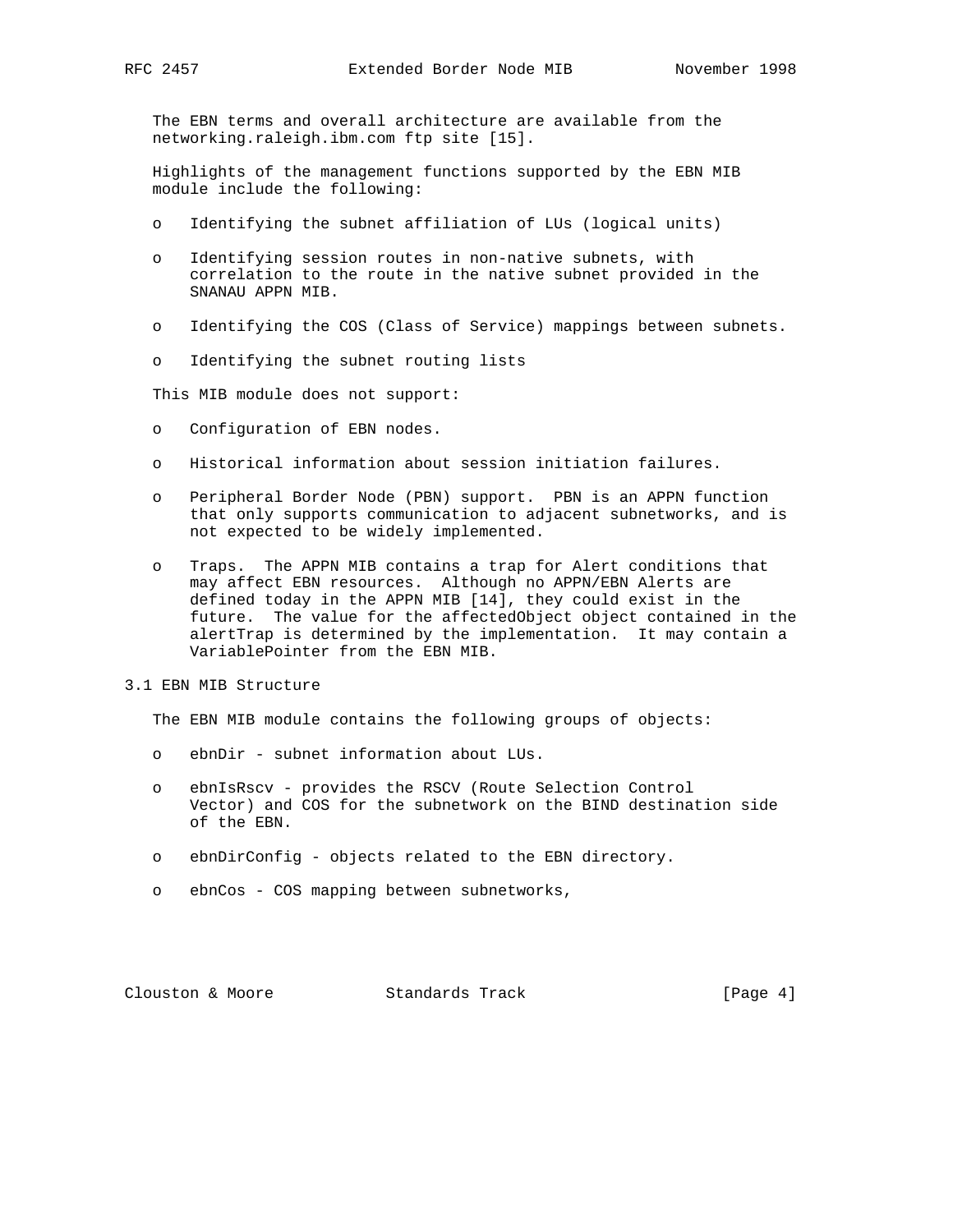- o ebnSubnetRoutingList the customer-supplied list of where to forward search requests.
- o hbn HPR (High Performance Routing) EBN intermediate session information.

These groups are described below in more detail.

3.1.1 enbDir group

 The ebnDir group contains the ebnDirTable, which is an extension to the appnDirTable. It specifies the subnet affiliation of LUs in the EBN's directory.

3.1.2 ebnIsRscv group

 The ebnIsRscv group contains the ebnIsRscvTable, which is an extension to the appnIsInTable. The appnIsInTable only allows for the RSCV and COS name for one subnetwork traversed by a session. This extension contains the RSCV and COS name for the other subnetwork.

When an EBN changes RSCVs before forwarding a BIND, appnIsInRouteInfo contains the incoming RSCV, and ebnIsRscvDestinationRoute contains the outgoing RSCV.

 The following three cases illustrate the contents of appnIsInRouteInfo and ebnIsRscvDestinationRoute at Extended Border Nodes.

1. EBN connected to another EBN

|     | ** subnet 1**  -----ISTG ------   ** subnet 2** |     |      |
|-----|-------------------------------------------------|-----|------|
|     | EBN1                                            |     | EBN2 |
| PLU |                                                 |     | SLU  |
|     |                                                 |     |      |
|     | $(1)$  ------------                             |     |      |
|     |                                                 | (2) |      |
|     |                                                 |     |      |
|     |                                                 |     |      |

 PLU = Primary Logical Unit (session initiator) SLU = Secondary Logical Unit (session destination)

 The value of the appnIsInRouteInfo object at EBN1 is the RSCV containing the route, represented by (1), from the PLU (or the entry EBN in its subnet) to EBN2. The value of ebnIsRscvDestinationRoute object at EBN1 is the RSCV, represented by (2), containing the one-hop route from EBN1 to EBN2. The

Clouston & Moore 6 (Page 5)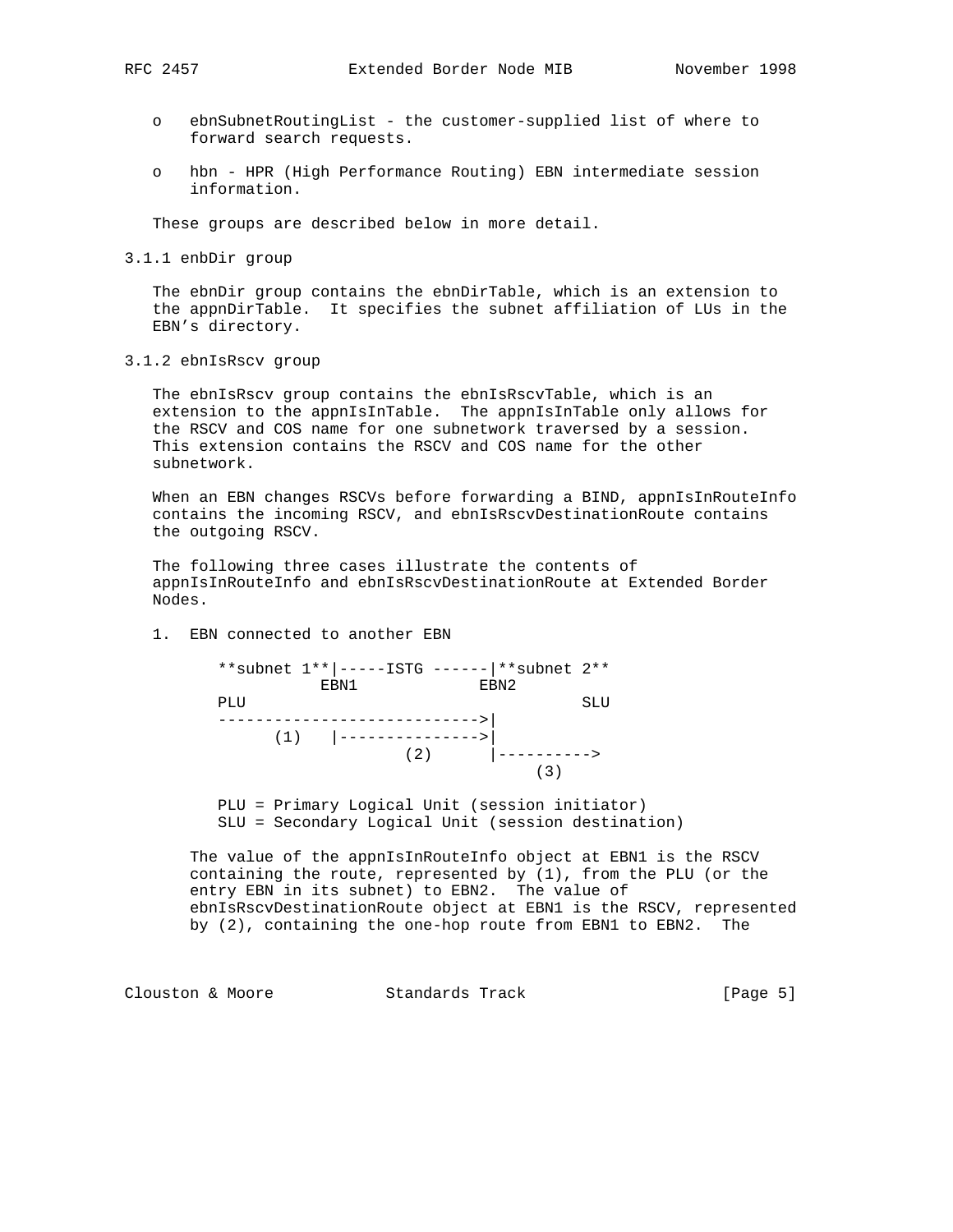appnIsInRouteInfo object at EBN2 also contains the RSCV represented by (2). The value of ebnIsRscvDestinationRoute in EBN2 is the RSVC containing the route to the SLU (or to the next subnet's entry EBN), represented by (3).

2. EBN connected to a NN or PBN



 The value of the appnIsInRouteInfo object at EBN1 is the RSCV containing the route from the PLU (or the entry EBN in its subnet) to the NN or PBN, represented by (1). The value of the ebnIsRscvDestinationRoute object at EBN1 is the RSCV containing the route from EBN1 to the SLU, represented by (2). Note that the SLU must be in subnet 2, because the entry node is an NN or PBN rather than an EBN. The appnIsInRouteInfo object at NN/PBN contains the same RSCV, as represented by (2).

3. NN or PBN connected to EBN

|     |        | ** subnet 1**  -----ISTG ------   ** subnet 2** |     |
|-----|--------|-------------------------------------------------|-----|
|     | NN/PBN | EBN1                                            |     |
| PLU |        |                                                 | SLU |
|     |        |                                                 |     |
|     | (1)    | - – – – – – – >                                 |     |
|     |        |                                                 |     |

 The value of the appnIsInRouteInfo object at the NN/PBN is the RSCV containing the route from the PLU to EBN1, represented by (1). Note that the PLU must be in subnet 1, because the exit node is an NN/PBN rather than an EBN. The appnIsInRouteInfo object at EBN1 contains the same RSCV. The value of the ebnIsRscvDestinationRoute object at EBN1 is the RSCV containing the route from EBN1 to the SLU (or the next subnet's entry border node), as represented by (2).

 The following three cases illustrate the contents of ebnIsRscvDestinationCos at Extended Border Nodes.

Clouston & Moore Standards Track [Page 6]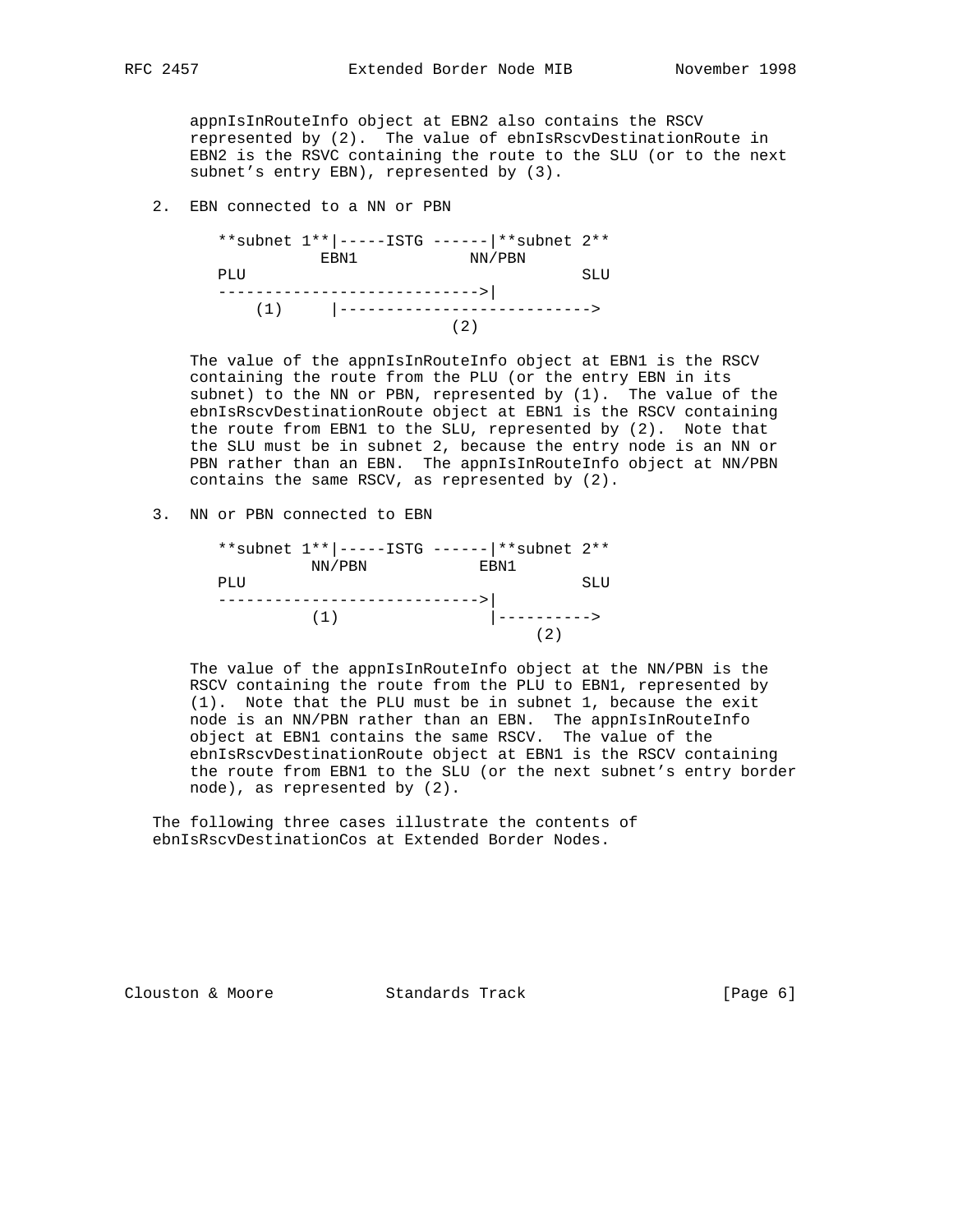| 1. | EBN connected to another EBN |                                       |                                                                                                      |                                                                                                                                                                                                                    |
|----|------------------------------|---------------------------------------|------------------------------------------------------------------------------------------------------|--------------------------------------------------------------------------------------------------------------------------------------------------------------------------------------------------------------------|
|    |                              |                                       | **subnet $1**$  -----ISTG ------  **subnet $2**$<br>EBN1 EBN2                                        |                                                                                                                                                                                                                    |
|    | PLU                          |                                       |                                                                                                      | SLU                                                                                                                                                                                                                |
|    |                              | COS A<br>---------------------------> |                                                                                                      |                                                                                                                                                                                                                    |
|    |                              |                                       | COS B<br>$ -----$                                                                                    |                                                                                                                                                                                                                    |
|    |                              |                                       | PLU = Primary Logical Unit (session initiator)<br>SLU = Secondary Logical Unit (session destination) |                                                                                                                                                                                                                    |
|    |                              |                                       |                                                                                                      | The value of ebnIsRscvDestinationCos object at EBN1 is COS A.<br>The value of ebnIsRscvDestinationCos object at EBN2 is COS B.                                                                                     |
| 2. |                              | EBN connected to a NN or PBN          |                                                                                                      |                                                                                                                                                                                                                    |
|    |                              | EBN1                                  | ** subnet 1**  -----ISTG ------   ** subnet 2**<br>NN/PBN                                            |                                                                                                                                                                                                                    |
|    | PLU                          |                                       |                                                                                                      | SLU                                                                                                                                                                                                                |
|    | COS A                        |                                       |                                                                                                      |                                                                                                                                                                                                                    |
|    |                              |                                       | COS B<br>----------------------->                                                                    |                                                                                                                                                                                                                    |
|    |                              |                                       |                                                                                                      | The value of the ebvIsRscvDestinationCos object at EBN1 is COS B.                                                                                                                                                  |
| 3. | NN or PBN connected to EBN   |                                       |                                                                                                      |                                                                                                                                                                                                                    |
|    |                              | NN/PBN                                | ** subnet 1**  -----ISTG ------   ** subnet 2**<br>EBN1                                              |                                                                                                                                                                                                                    |
|    | PLU<br>COS A                 |                                       |                                                                                                      | SLU                                                                                                                                                                                                                |
|    |                              |                                       | $COS$ B<br>---------->                                                                               |                                                                                                                                                                                                                    |
|    | COSB.                        |                                       |                                                                                                      | The value of the ebnIsRscvDestinationCos object at the EBN2 is                                                                                                                                                     |
|    | 3.1.3 ebnDirConfig group     |                                       |                                                                                                      |                                                                                                                                                                                                                    |
|    | may traverse.                |                                       |                                                                                                      | The ebnDirConfig group consists of simple objects that provide EBN-<br>specific information about directory caching and the local default<br>value for the maximum number of subnetworks a LOCATE search procedure |

Clouston & Moore Standards Track [Page 7]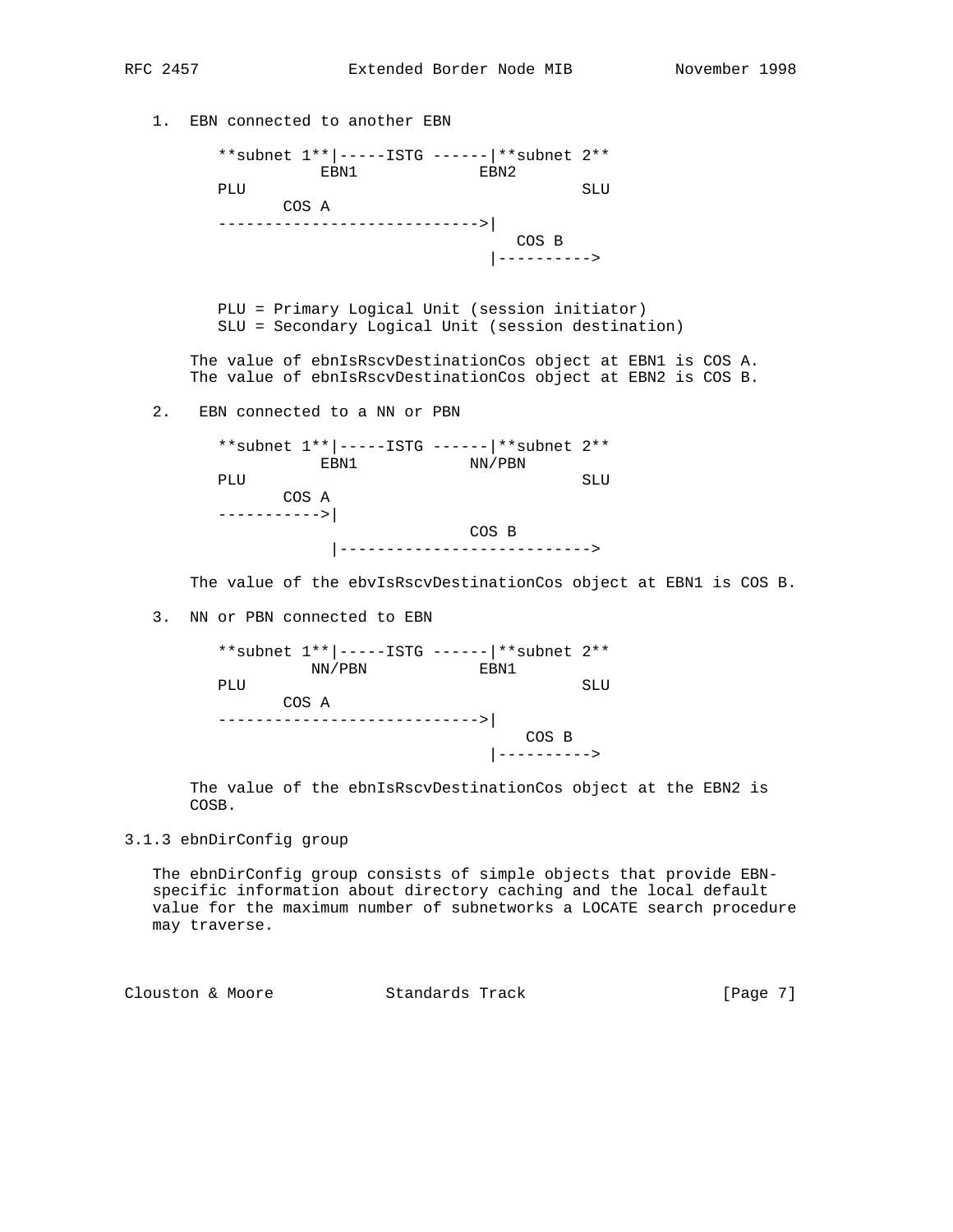## 3.1.4 ebnCos group

 The ebnCos group contains the ebnCosMapTable, which specifies how COS values are mapped between the non-native subnetwork and the native subnetwork.

## 3.1.5 ebnSubnetRoutingList group

 The ebnSubnetRoutingList group contains information about the customer-supplied EBN subnetwork routing list, which indicates to which adjacent nodes an EBN will forward LOCATE search requests. It consists of the following tables:

## 1. ebnSubnetSearchTable

 This table has an entry for each LU name that has a defined subnet routing list. The LU name may identify a single LU, or it may contain a wildcard character that could identify a group of LUs (partial wildcard) or all LUs (full wildcard). The objects in the table indicate whether the EBN may add dynamic entries to the subnet routing list, and whether the subnet routing list entries may be reordered for better search performance.

## 2. ebnSearchTable

 This table has an entry for each control point name which is included in a multi-subnet search for a particular LU name. The index to the table is the LU name to be searched for, and an index which lists the order in which the CP names are to be searched. Both the CP name and the LU name entries in the table allow for partial and full wildcards. The CP name also allows for special entries that indicate that the EBN will search itself and its own native subnetwork at this point in the search, or will search all native EBNs.

## 3.1.6 hbn group

 The hbn group contains information about HBN (HPR EBN) intermediate sessions. The hbnIsInTable is an extension to the appnIsInTable. This table is present for intermediate sessions when there are back to-back RTP (Rapid Transport Protocol) connections in an HBN. It provides the NCE ID (network connection endpoint identifier) and TCID (transport connection identifier) for the second RTP connection.

Clouston & Moore 6 Standards Track [Page 8]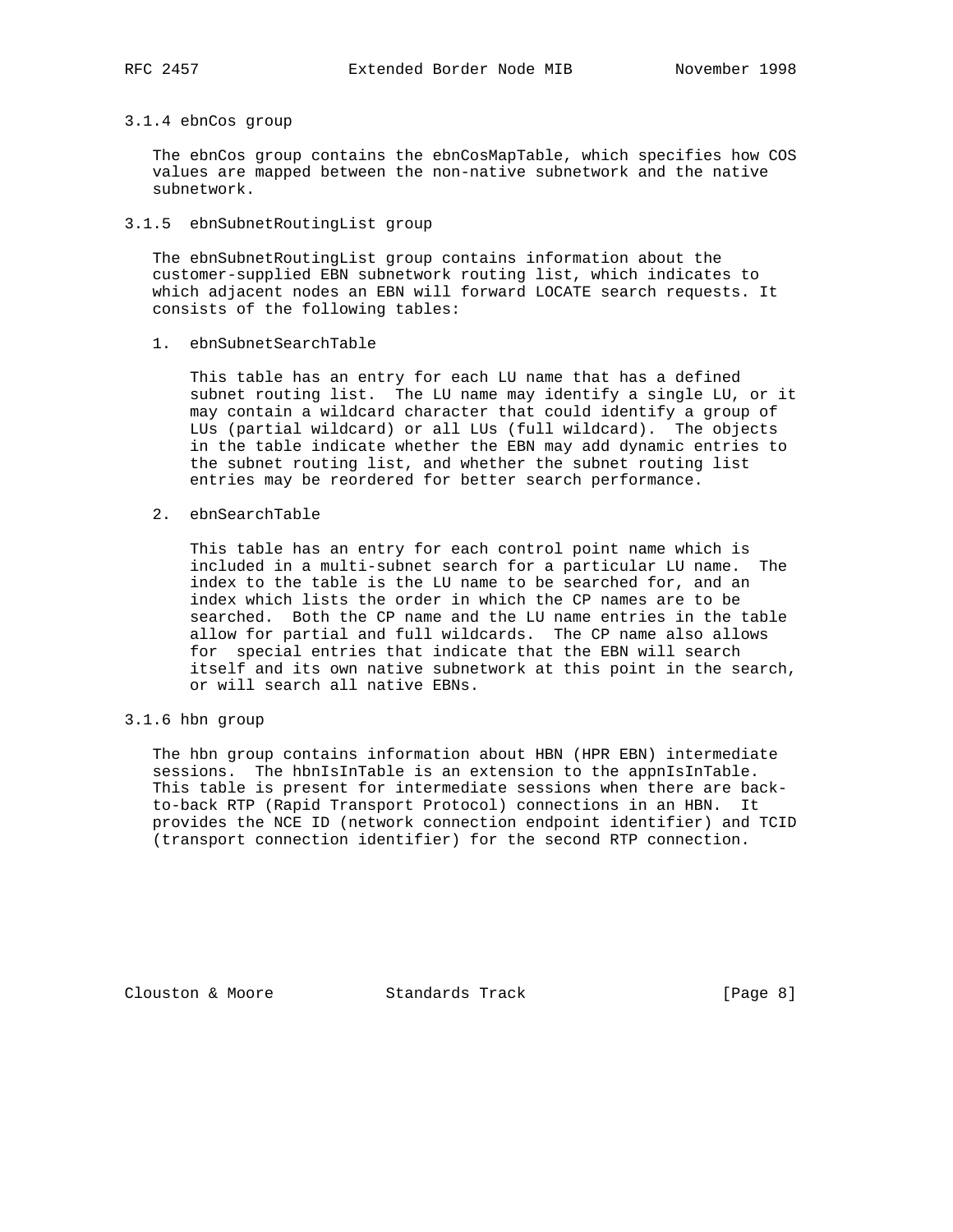```
4.0 Definitions
   EBN-MIB DEFINITIONS ::= BEGIN
     IMPORTS
                MODULE-IDENTITY, OBJECT-TYPE, Unsigned32
                                FROM SNMPv2-SMI
                MODULE-COMPLIANCE, OBJECT-GROUP
                                FROM SNMPv2-CONF
                DisplayString, TEXTUAL-CONVENTION
                                FROM SNMPv2-TC
                SnaControlPointName
                            -- Because the characters allowed in an SNA control
                            -- point name come from a restricted character set,
                            -- these names are not subject to internationalization.
                           FROM APPN-MIB
                snanauMIB
                          FROM SNA-NAU-MIB;
     ebnMIB MODULE-IDENTITY
               LAST-UPDATED "9804281800Z" -- April 28, 1998
               ORGANIZATION "IETF SNA NAU MIB WG / AIW APPN MIBs SIG"
               CONTACT-INFO
" "The contract of the contract of the contract of the contract of the contract of the contract of the contract of the contract of the contract of the contract of the contract of the contract of the contract of the contrac
                                     Bob Clouston
                                      Cisco Systems
                                      7025 Kit Creek Road
                                     P.O. Box 14987
                                      Research Triangle Park, NC 27709, USA
                                      Tel: 1 919 472 2333
                                      E-mail: clouston@cisco.com
                                     Bob Moore
                                      IBM Corporation
                                      BRQA/501
                                     P.O. Box 12195
                                     Research Triangle Park, NC 27709, USA
                                      Tel: 1 919 254 4436
                         E-mail: remoore@us.ibm.com
" "The contract of the contract of the contract of the contract of the contract of the contract of the contract of the contract of the contract of the contract of the contract of the contract of the contract of the contrac
               DESCRIPTION
                    " The MIB Module for Extended Border Node"
              ::= { snanauMIB 7 }
    -- snanauMIB ::= { mib-2 34 }
```
Clouston & Moore 6 Standards Track [Page 9]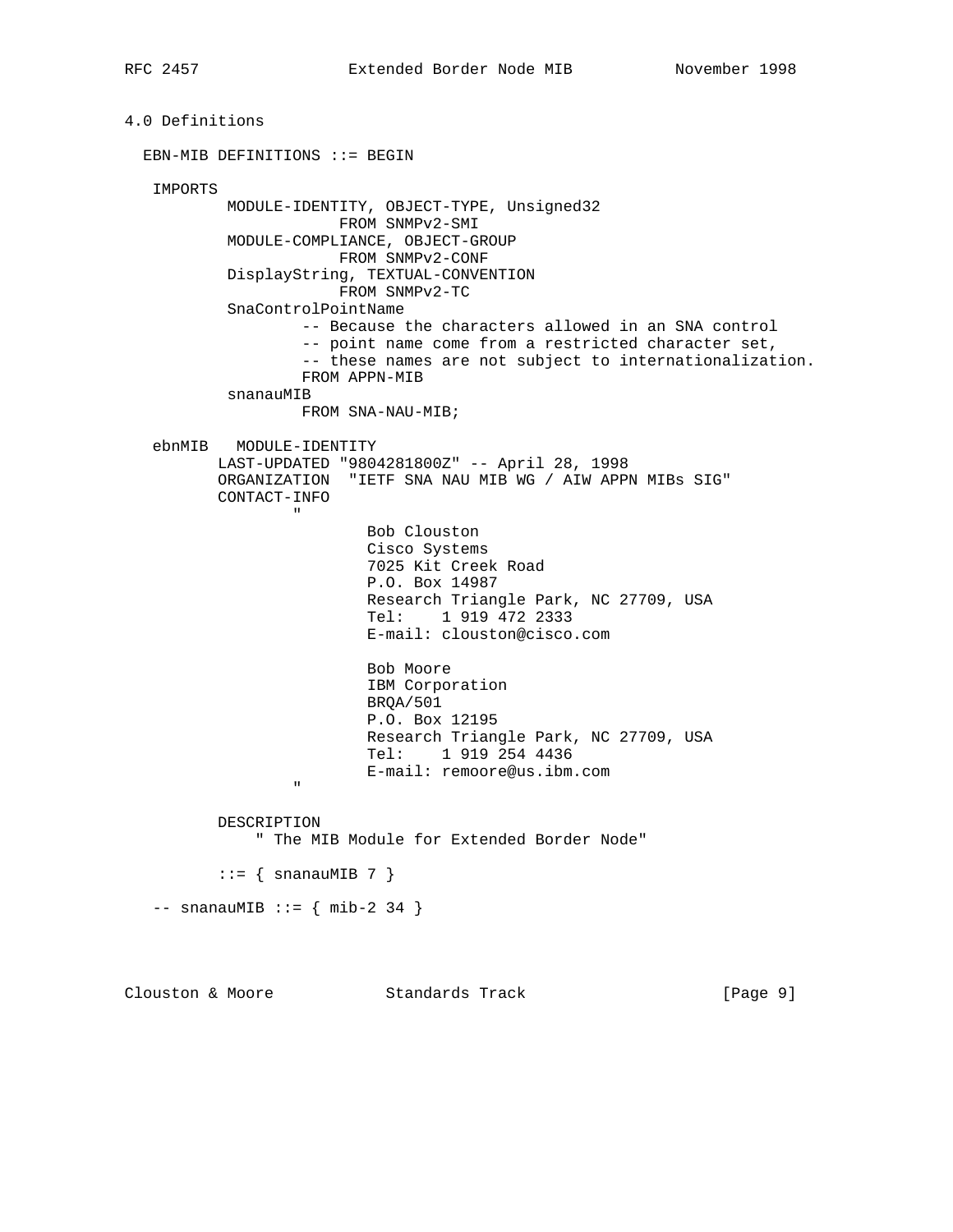-- Textual Conventions  $SnaNAWi1dcardName$  ::=  $TEXTUAL-CONVENTION$ STATUS current DESCRIPTION "Fully-qualified network NAU name. Entries take one of three forms: - Explicit entries do not contain the character '\*'. - Partial Wildcard entries have the form 'ccc\*', where 'ccc' represents one to sixteen characters in a legal SNA NAU Name. - A full wildcard consists of a single character '\*'. Because the characters allowed in an SNA NAU name come from a restricted character set, these names are not subject to internationalization." SYNTAX DisplayString(SIZE(1..17)) OBJECT IDENTIFIER ::=  $\{$  ebnMIB 1  $\}$ ebnObjects -- EBN Directory Group -- The ebnDirTable is an extension to the appnDirTable. It specifies -- the subnet affiliation for LUs in the EBN's directory. ebnDir OBJECT IDENTIFIER ::= { ebnObjects 1 } ebnDirTable OBJECT-TYPE SYNTAX SEQUENCE OF EbnDirEntry MAX-ACCESS not-accessible STATUS current DESCRIPTION "The EBN Directory Table. This table is an extension to the APPN MIB's appnDirTable. Entries in this table are in one-to-one correspondence with entries in the appnDirTable, with corresponding entries having identical values for their respective indexes."  $::= \{ \text{ebnDir 1 } \}$ ebnDirEntry OBJECT-TYPE SYNTAX EbnDirEntry MAX-ACCESS not-accessible

Clouston & Moore Standards Track

[Page 10]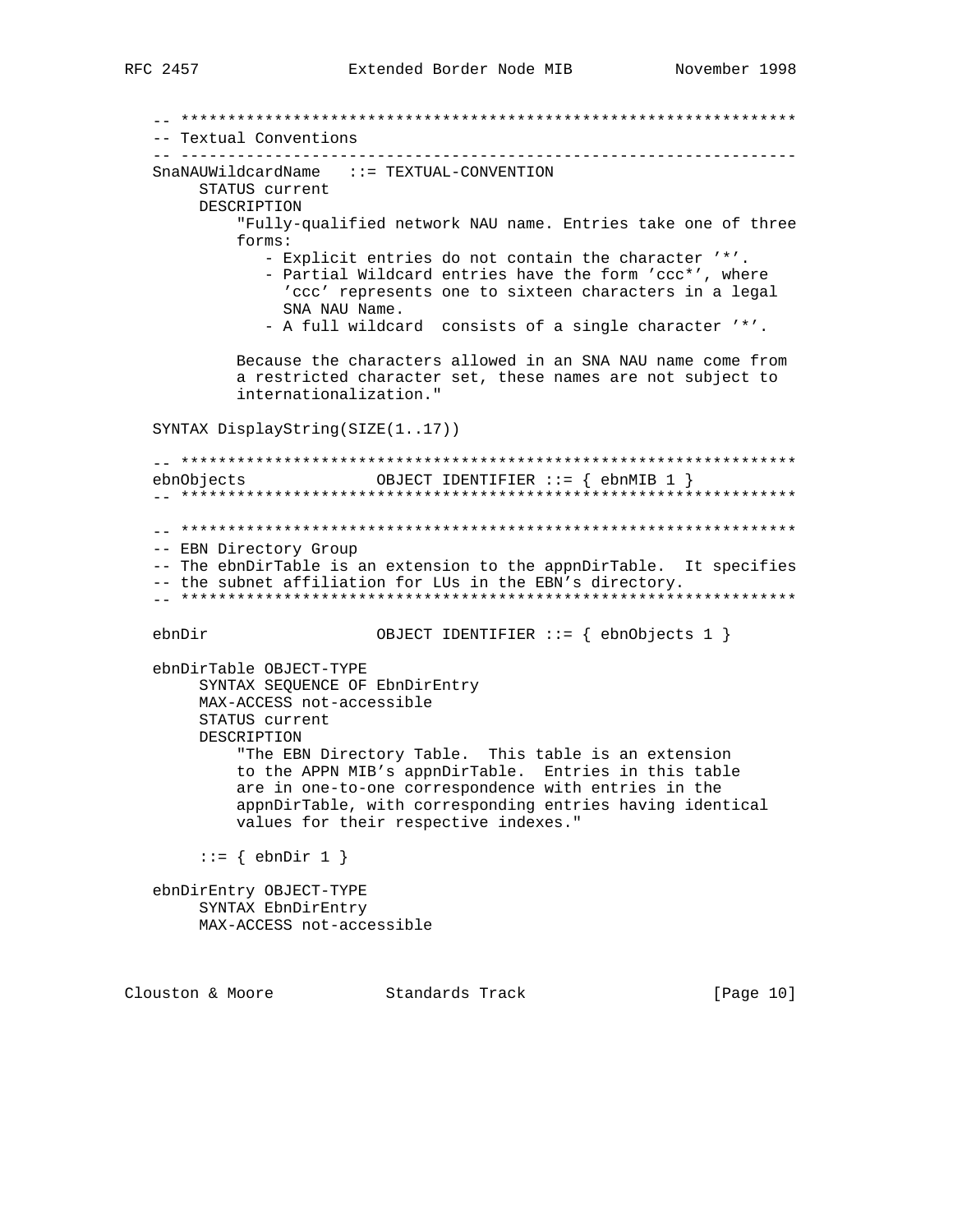```
 STATUS current
        DESCRIPTION
            "Entry in the EBN Directory Table."
         INDEX { ebnDirLuName }
        ::= { ebnDirTable 1 }
   EbnDirEntry ::= SEQUENCE {
          ebnDirLuName SnaNAUWildcardName,
          ebnDirSubnetAffiliation INTEGER }
   ebnDirLuName OBJECT-TYPE
        SYNTAX SnaNAUWildcardName
        MAX-ACCESS not-accessible
        STATUS current
        DESCRIPTION
            "Fully qualified network LU name in the domain of a serving
            network node. If this object has the same value as the
            appnDirLuName object in the APPN MIB, then the two objects
            are referring to the same LU."
        ::= { ebnDirEntry 1 }
   ebnDirSubnetAffiliation OBJECT-TYPE
        SYNTAX INTEGER { native (1),
                         nonNative (2),
                         subarea (3) }
        MAX-ACCESS read-only
        STATUS current
        DESCRIPTION
            "Specifies the subnetwork affiliation of the LU:
               - n \times (1) : The LU is in the native APPN subnetwork.
                - nonNative(2) : The LU is in a non-native APPN subnetwork.
               - subarea(3) : The LU is in a subarea network."
        ::= { ebnDirEntry 2 }
    -- ******************************************************************
   -- EBN Intermediate Session RSCV Group
   -- This table is a sparse extension to the appnIsInTable. For
   -- sessions crossing ISTGs adjacent to the EBN, it contains the RSCV
   -- and COS used in the direction of the BIND destination.
   -- ******************************************************************
   ebnIsRscv OBJECT IDENTIFIER ::= { ebnObjects 2 }
   ebnIsRscvTable OBJECT-TYPE
Clouston & Moore Standards Track [Page 11]
```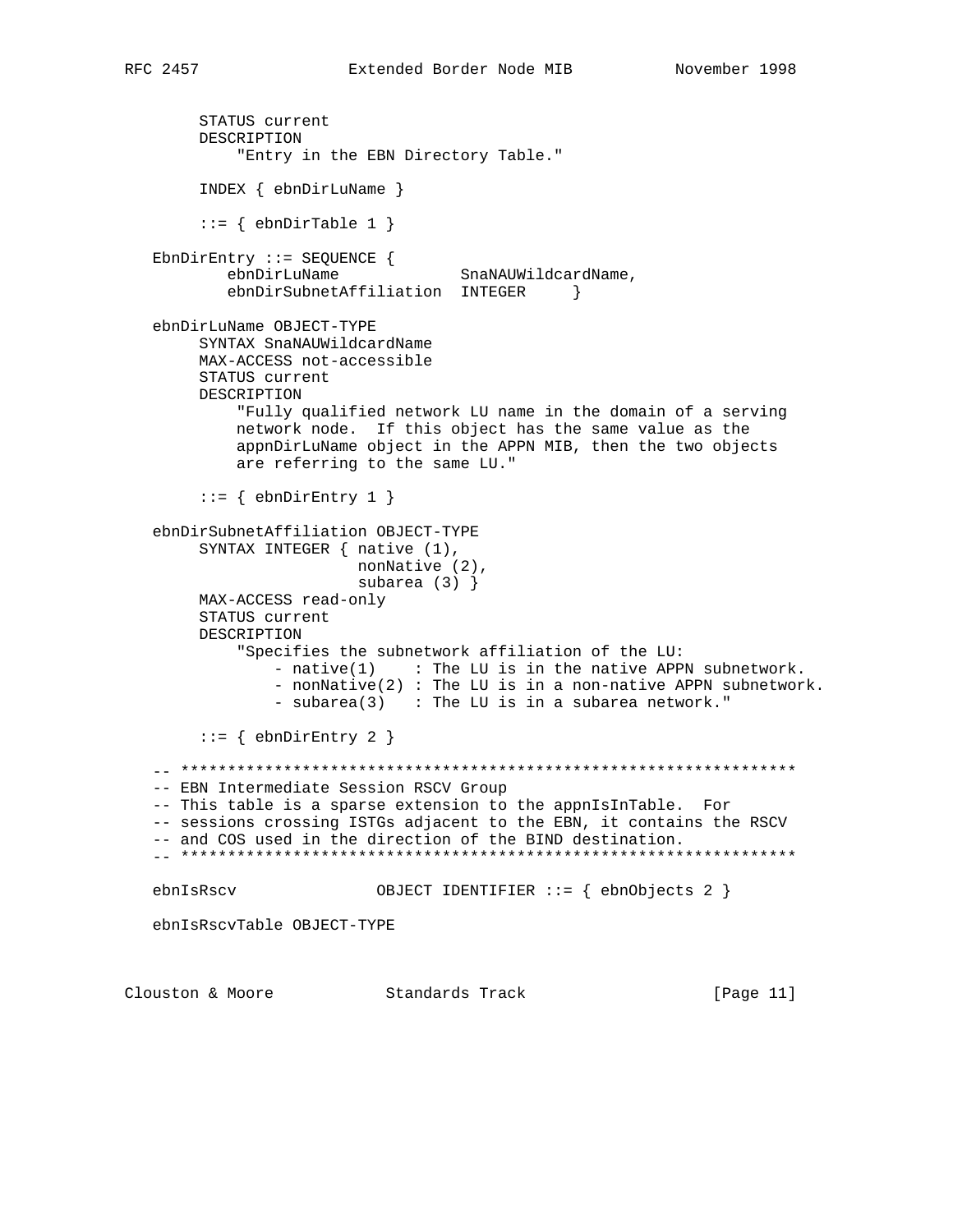```
 SYNTAX SEQUENCE OF EbnIsRscvEntry
        MAX-ACCESS not-accessible
        STATUS current
        DESCRIPTION
            "The EBN Intermediate Session RSCV table. This table is an
            extension to the appnIsInTable. It contains the RSCV and COS
            used in the direction of the BIND destination. There is an
            entry in this table for each session that traverses an ISTG
            when it enters or leaves this EBN, with corresponding entries
            having identical values for their respective indexes."
       ::= { ebnIsRscv 1}
   ebnIsRscvEntry OBJECT-TYPE
        SYNTAX EbnIsRscvEntry
        MAX-ACCESS not-accessible
        STATUS current
        DESCRIPTION
            "Entry in ebnIsRscvTable."
        INDEX { ebnIsRscvCpName,
                ebnIsRscvPcid }
       ::= { ebnIsRscvTable 1 }
   EbnIsRscvEntry ::= SEQUENCE {
ebnIsRscvCpName SnaControlPointName,
ebnIsRscvPcid    QOCTET STRING,
           ebnIsRscvDestinationRoute OCTET STRING,
           ebnIsRscvDestinationCos DisplayString }
   ebnIsRscvCpName OBJECT-TYPE
        SYNTAX SnaControlPointName
        MAX-ACCESS not-accessible
        STATUS current
        DESCRIPTION
            "The network-qualified control point name of the node at
            which the session and PCID originated. For APPN and LEN
            nodes, this is either CP name of the APPN node at which
            the origin LU is located or the CP name of the NN serving
            the LEN node at which the origin LU is located. For DLUR
            resources it is the name of the owning SSCP.
            If this object has the same value as the appnIsInFqCpName
            object in the APPN MIB, then the two objects are referring to
            the same APPN control point."
       ::= { ebnIsRscvEntry 1 }
```
Clouston & Moore Standards Track [Page 12]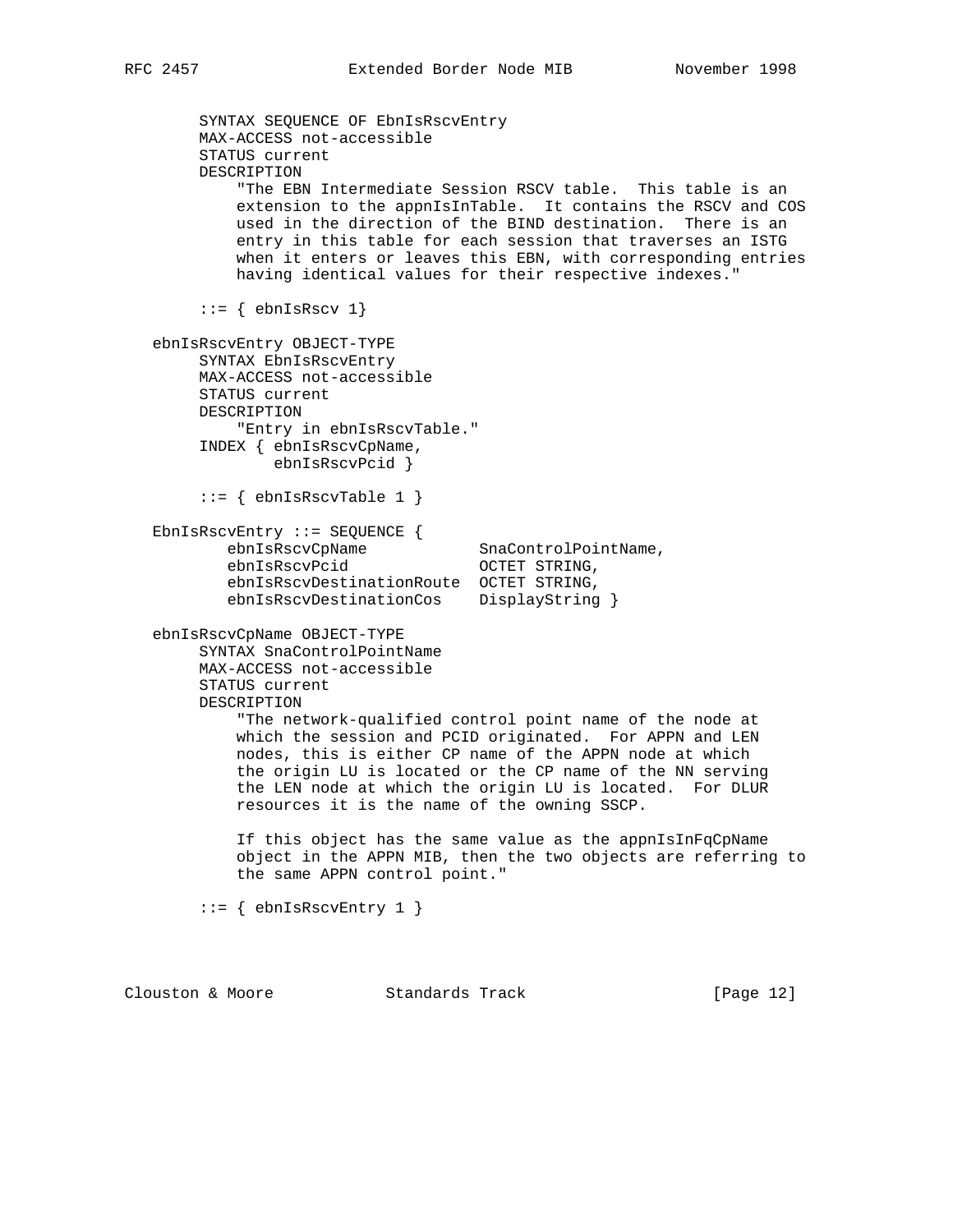[Page 13]

ebnIsRscvPcid OBJECT-TYPE SYNTAX OCTET STRING (SIZE (8)) MAX-ACCESS not-accessible STATUS current DESCRIPTION "The procedure correlation identifier (PCID) of a session. It is an 8-octet value. If this object has the same value as the appnIsInPcid object in the APPN MIB, and if the corresponding ebnIsRscvCpName object has the same value as the corresponding appnIsInFqCpName object, then the entries indexed by these objects are referring to the same session."  $::=$  { ebnIsRscvEntry 2 } ebnIsRscvDestinationRoute OBJECT-TYPE SYNTAX OCTET STRING(SIZE (0..255)) MAX-ACCESS read-only STATUS current DESCRIPTION "The route selection control vector (RSCV x'2B') used in the direction towards the SLU."  $::=$  { ebnIsRscvEntry 3 } ebnIsRscvDestinationCos OBJECT-TYPE SYNTAX DisplayString (SIZE (1..8)) MAX-ACCESS read-only STATUS current DESCRIPTION "The Class of Service (COS) name used in the direction towards the SLU. Because the characters allowed in an SNA COS name come from a restricted character set, these names are not subject to internationalization."  $::=$  { ebnIsRscvEntry 4 } -- EBN Directory Config Group -- The following simple objects provide information about EBN -- directory. OBJECT IDENTIFIER ::= { ebnObjects 3 } ebnDirConfig

Clouston & Moore Standards Track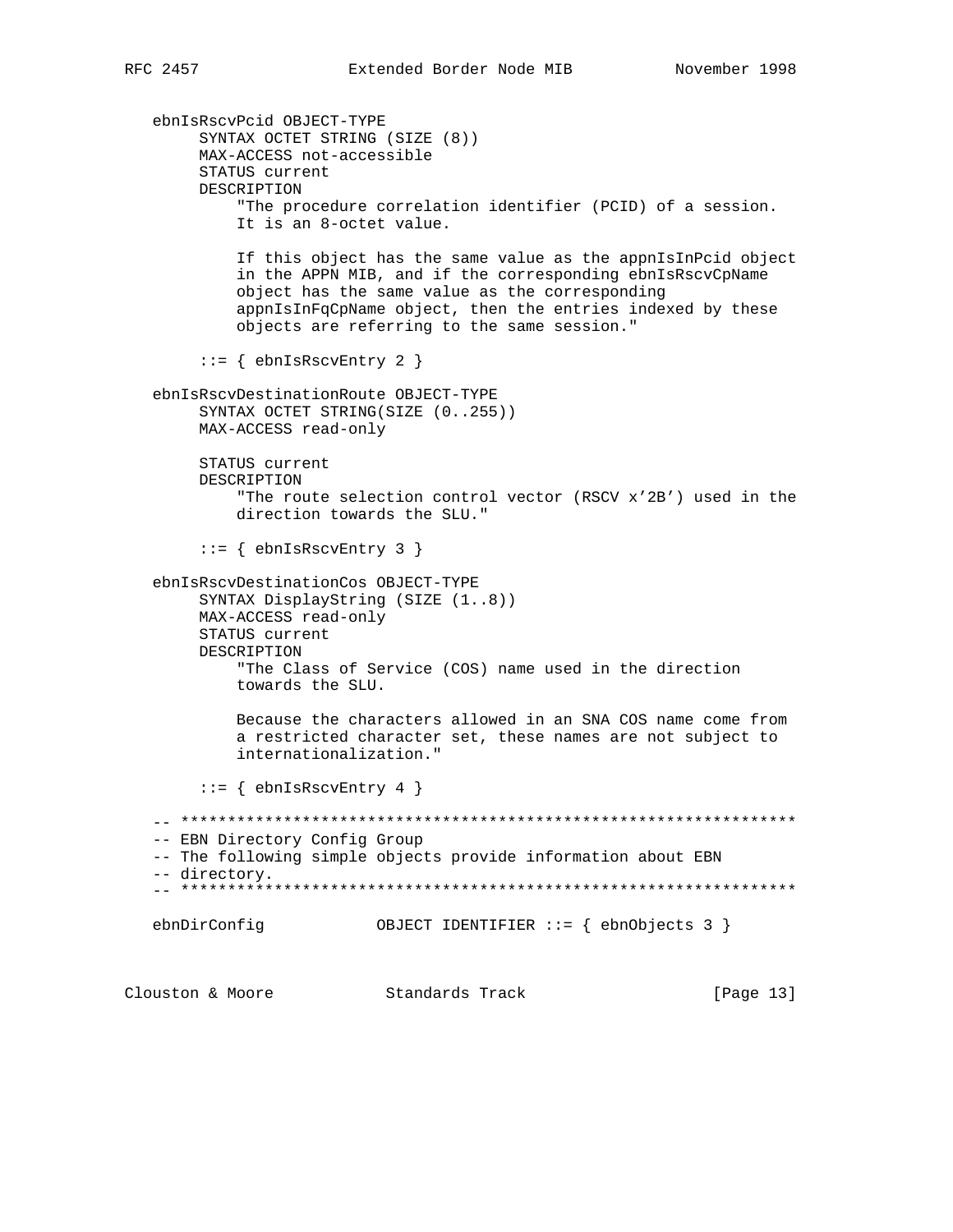ebnSearchCacheTime OBJECT-TYPE SYNTAX Unsigned32 UNITS "minutes" MAX-ACCESS read-only STATUS current DESCRIPTION "The amount of time in minutes an extended border node will retain information about a multi-subnetwork search, once that that search terminates. A value 0 indicates that the EBN has no defined limit, and the number of entries is bounded only by memory." ::= { ebnDirConfig 1 } ebnMaxSearchCache OBJECT-TYPE SYNTAX Unsigned32 UNITS "entries" MAX-ACCESS read-only STATUS current DESCRIPTION "The maximum number of multi-subnet entries to be cached. The value 0 indicates that the local node has no defined limit, and the number of entries is bounded only by memory."  $::=$  { ebnDirConfig 2 } ebnDefaultSubnetVisitCount OBJECT-TYPE SYNTAX Unsigned32 UNITS "topology subnetworks" MAX-ACCESS read-only STATUS current DESCRIPTION "The default maximum number of subnetworks a LOCATE search procedure may traverse." ::= { ebnDirConfig 3 } -- \*\*\*\*\*\*\*\*\*\*\*\*\*\*\*\*\*\*\*\*\*\*\*\*\*\*\*\*\*\*\*\*\*\*\*\*\*\*\*\*\*\*\*\*\*\*\*\*\*\*\*\*\*\*\*\*\*\*\*\*\*\*\*\*\*\* -- EBN COS Mapping Group -- The ebnCosMap Table specifies how non-native COS values are mapped -- to COS values defined in the native subnetwork. The COS mappings -- that an EBN performs are determined by multiple factors, one of -- which is a set of user-defined mappings. This table returns the -- COS mappings that the EBN is actually performing, rather than -- the user-defined mappings. -- \*\*\*\*\*\*\*\*\*\*\*\*\*\*\*\*\*\*\*\*\*\*\*\*\*\*\*\*\*\*\*\*\*\*\*\*\*\*\*\*\*\*\*\*\*\*\*\*\*\*\*\*\*\*\*\*\*\*\*\*\*\*\*\*\*\*

Clouston & Moore Standards Track [Page 14]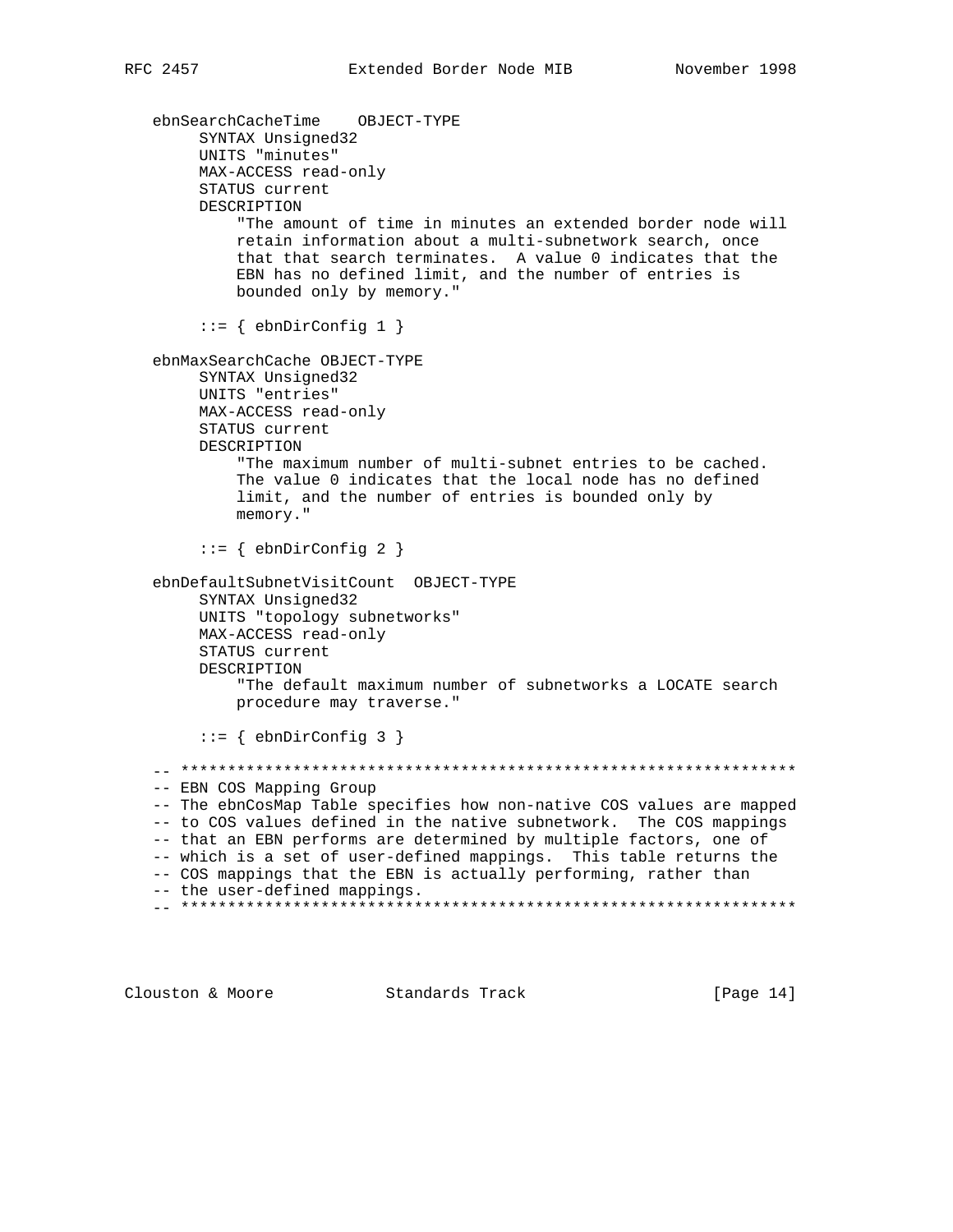ebnCOS OBJECT IDENTIFIER ::= { ebnObjects 4 } ebnCosMapTable OBJECT-TYPE SYNTAX SEQUENCE OF EbnCosMapEntry MAX-ACCESS not-accessible STATUS current DESCRIPTION "The EBN COS Mapping Table. This table specifies how non native COS values are mapped to COS values defined in the native subnetwork. Note: The COS mappings that an EBN performs are determined by multiple factors, one of which is a set of user-defined initial mappings. This table returns the COS mappings that the EBN is actually performing at the time it is queried, rather than the user-defined initial ones."  $::=$  { ebnCOS 1 } ebnCosMapEntry OBJECT-TYPE SYNTAX EbnCosMapEntry MAX-ACCESS not-accessible STATUS current DESCRIPTION "An entry in the EBN COS Mapping table." INDEX { ebnCosMapCpName, ebnCosMapNonNativeCos }  $::=$  { ebnCosMapTable 1 } EbnCosMapEntry ::= SEQUENCE { ebnCosMapCpName SnaNAUWildcardName, ebnCosMapNonNativeCos DisplayString, ebnCosMapNativeCos DisplayString } ebnCosMapCpName OBJECT-TYPE SYNTAX SnaNAUWildcardName MAX-ACCESS not-accessible STATUS current DESCRIPTION "Fully qualified network CP name for which the COS mapping applies." ::= { ebnCosMapEntry 1 } ebnCosMapNonNativeCos OBJECT-TYPE SYNTAX DisplayString (SIZE(1..8)) Clouston & Moore 6 Standards Track [Page 15]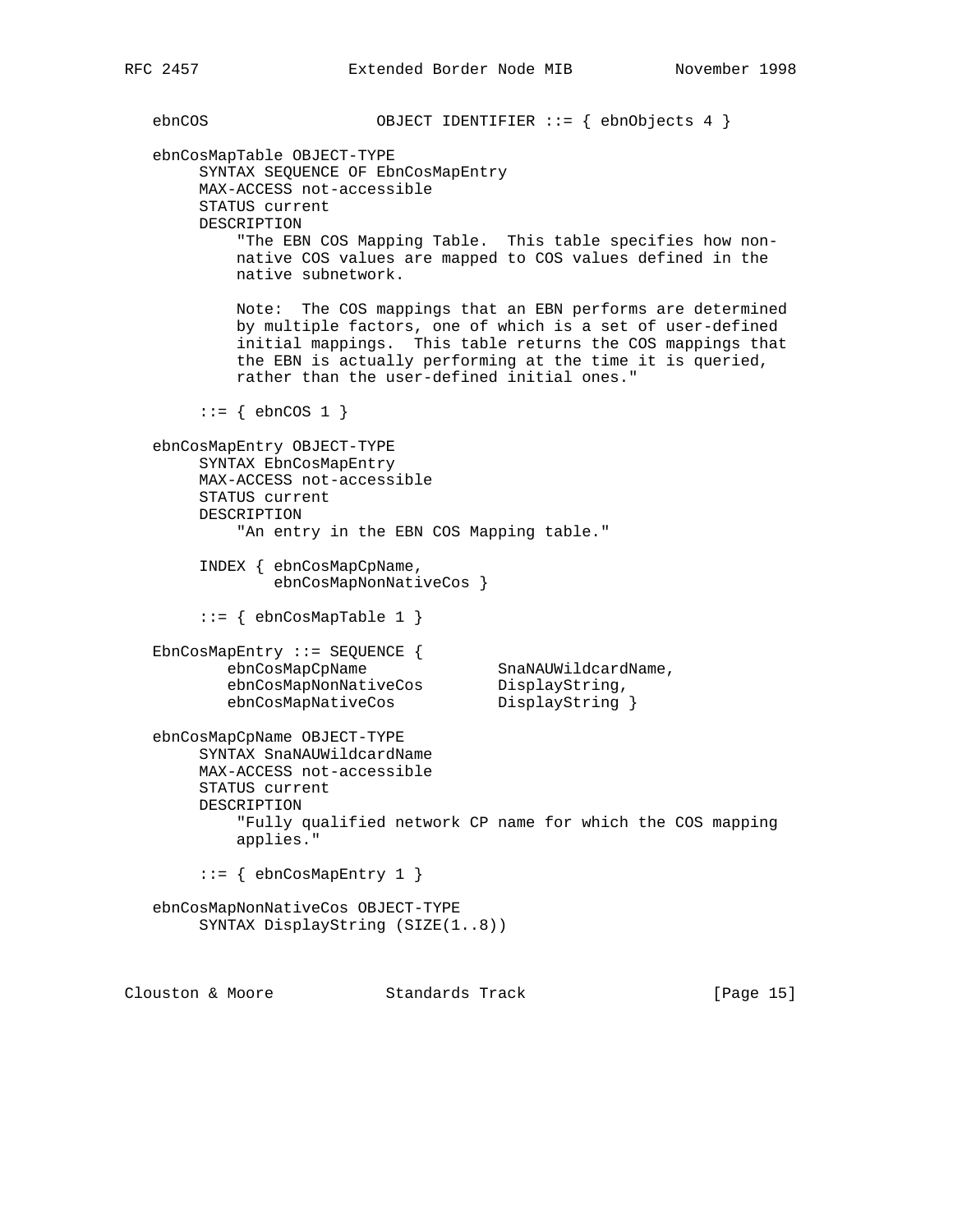MAX-ACCESS not-accessible STATUS current DESCRIPTION "This object contains one of the following values: - An 8-character COS name used in a non-native subnetwork. - The single character '\*', identifying the entry with the default native COS for a non-native CP name. This entry is used when there is no entry in the table for a non-native CP name / non-native COS pair. Because the characters allowed in an SNA COS name come from a restricted character set, these names are not subject to internationalization."  $::=$  { ebnCosMapEntry 2 } ebnCosMapNativeCos OBJECT-TYPE SYNTAX DisplayString (SIZE(1..8)) MAX-ACCESS read-only STATUS current DESCRIPTION "An 8-byte name for the class-of-service, as known in the native subnetwork. Because the characters allowed in an SNA COS name come from a restricted character set, these names are not subject to internationalization."  $::=$  { ebnCosMapEntry 3 } -- EBN Subnet Routing List Group -- The EBN Subnet Routing List indicates to which nodes an EBN -- forwards search request. This group contains information -- pertaining to the CONFIGURED Subnet Routing List at an EBN. How a -- particular search request is routed is determined by a transient -- list that the EBN creates based on the configured list and other -- factors. ebnSubnetSearchTable OBJECT-TYPE SYNTAX SEQUENCE OF EbnSubnetSearchEntry MAX-ACCESS not-accessible STATUS current DESCRIPTION Clouston & Moore Standards Track [Page 16]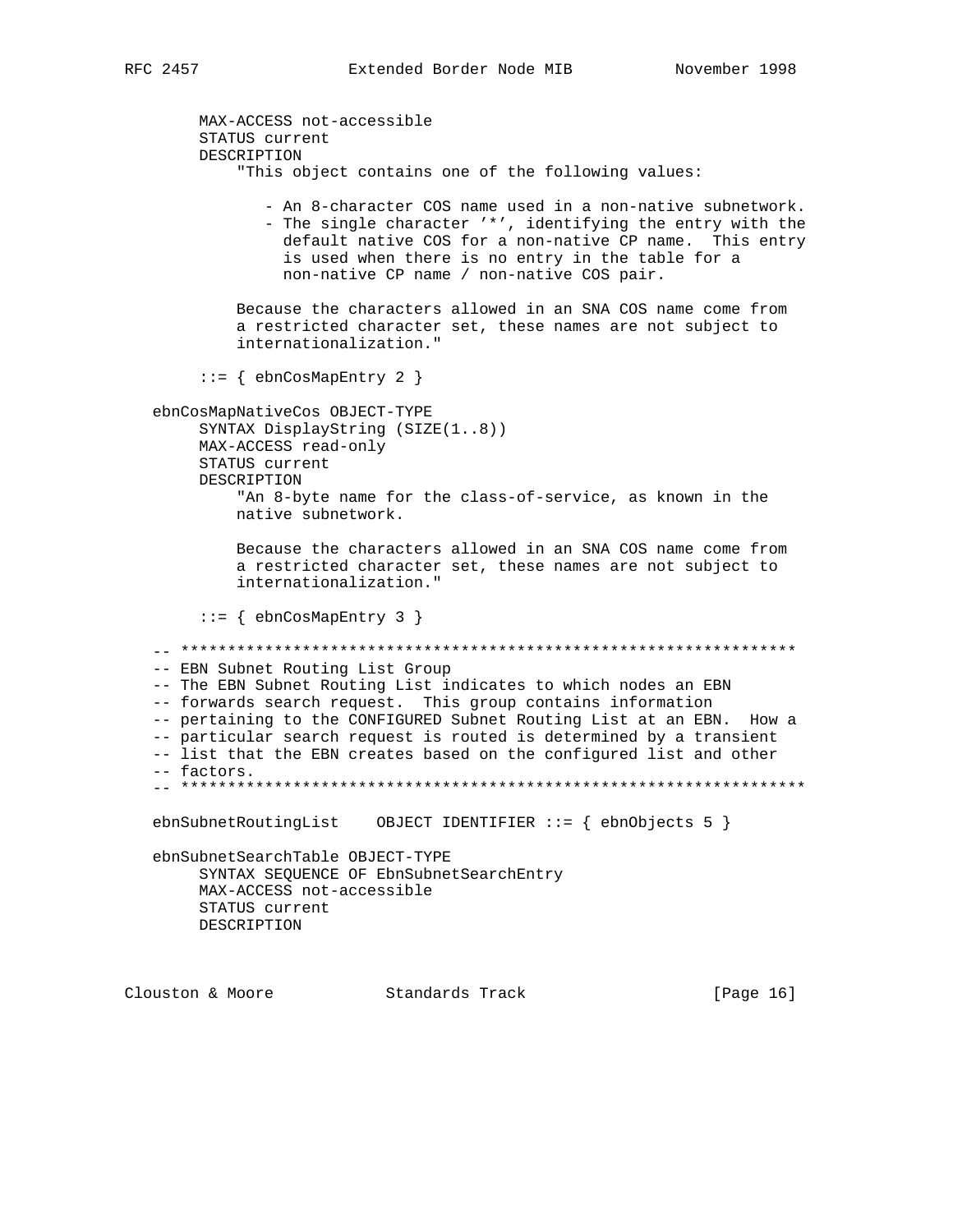"This table contains one entry for each fully qualified LU name for which an associated subnet routing list has been defined. An entry in this table contains general characteristics of the subnet search routing list for an LU name. The routing list itself is represented by a set of contiguous entries in the ebnSearchTable." ::= { ebnSubnetRoutingList 1 } ebnSubnetSearchEntry OBJECT-TYPE SYNTAX EbnSubnetSearchEntry MAX-ACCESS not-accessible STATUS current DESCRIPTION "An entry for the ebnSubnetSearchTable. The entry represents the configured parameters the EBN uses when it is determining how to search for the LU identified by the ebnSubnetSearchLuName object." INDEX { ebnSubnetSearchLuName } ::= { ebnSubnetSearchTable 1 } EbnSubnetSearchEntry ::= SEQUENCE { ebnSubnetSearchLuName SnaNAUWildcardName, ebnSubnetSearchDynamics INTEGER, ebnSubnetSearchOrdering INTEGER } ebnSubnetSearchLuName OBJECT-TYPE SYNTAX SnaNAUWildcardName MAX-ACCESS not-accessible STATUS current DESCRIPTION "Fully qualified network LU name." ::= { ebnSubnetSearchEntry 1 } ebnSubnetSearchDynamics OBJECT-TYPE SYNTAX INTEGER  $\{ none(1),\}$  limited (2), full (3) } MAX-ACCESS read-only STATUS current DESCRIPTION "Indicates whether an EBN may add dynamic entries to a subnetwork routing list. none(1) means no entries may be added to the subnetwork routing list. limited(2) means only likely entries may be added to the subnetwork routing

Clouston & Moore Standards Track [Page 17]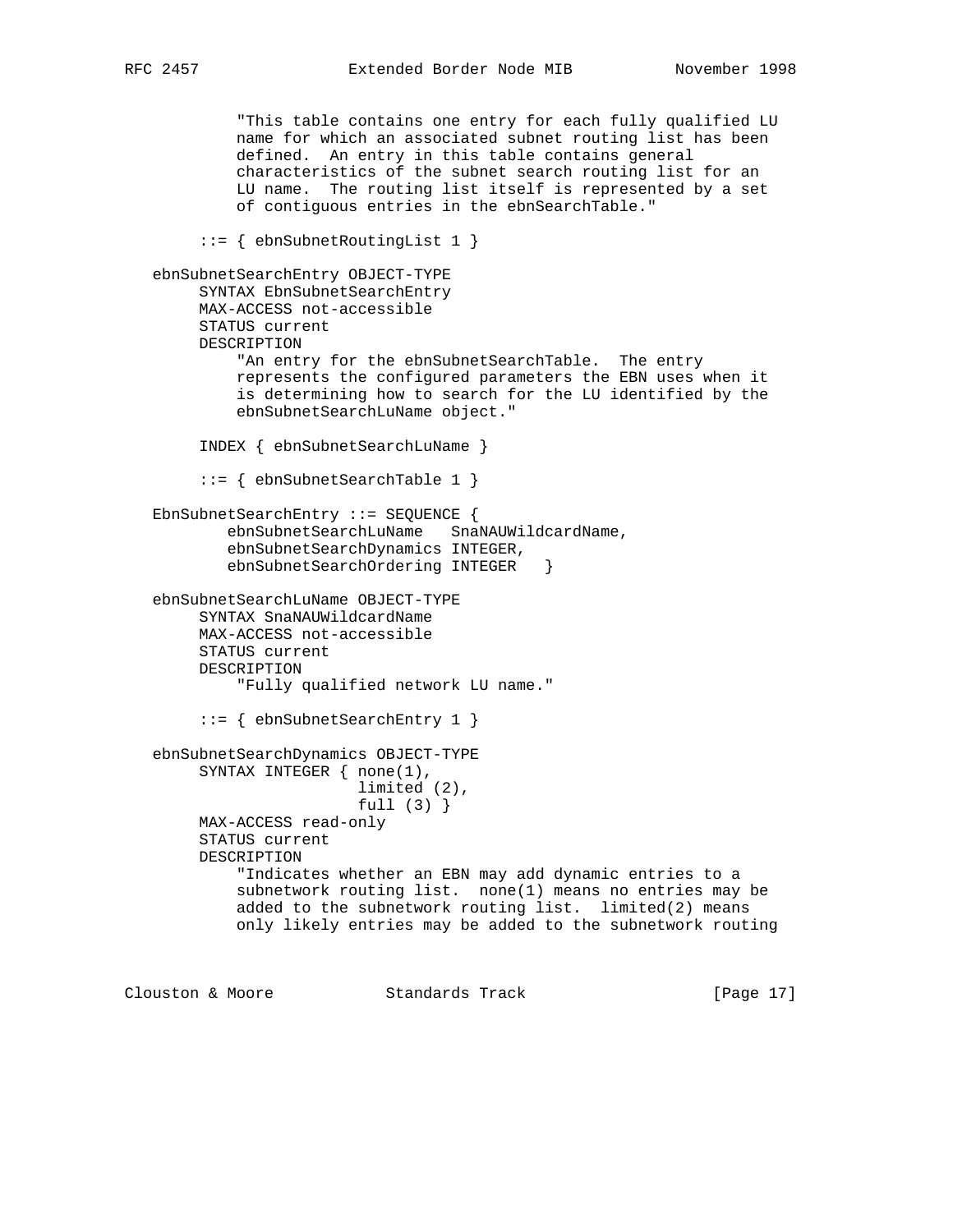```
 list. full(3) means all native extended border nodes and
          adjacent, non-native EBNs and NNs will be added to the
          subnetwork routing list."
      ::= { ebnSubnetSearchEntry 2 }
 ebnSubnetSearchOrdering OBJECT-TYPE
     SYNTAX INTEGER{ priority(1),
                     defined(2) }
      MAX-ACCESS read-only
      STATUS current
     DESCRIPTION
          "Indicates whether an EBN may reorder a subnetwork routing
          list so that entries which are more likely to be successful
          move to the top of the subnetwork routing list and entries
          which are more likely to be unsuccessful move to the bottom
          of the list.
          The following values are defined:
             - priority(1): Entries may be reordered.
             - defined(2): Entries must not be reordered."
      ::= { ebnSubnetSearchEntry 3 }
 -- Border node search table
 ebnSearchTable OBJECT-TYPE
      SYNTAX SEQUENCE OF EbnSearchEntry
     MAX-ACCESS not-accessible
      STATUS current
     DESCRIPTION
```
 "This table indicates the CONFIGURED list of control points to which the EBN sends Locate searches for a given fully qualified LU name. Each entry in the table indicates one control point that should be included in a multi-subnet search for a particular LU name."

::= { ebnSubnetRoutingList 2 }

```
 ebnSearchEntry OBJECT-TYPE
      SYNTAX EbnSearchEntry
      MAX-ACCESS not-accessible
      STATUS current
     DESCRIPTION
          "An entry in the ebnSearchTable. An entry can exist in
          this table only if an entry exists in the
          ebnSubnetSearchTable with an ebnSubnetSearchLuName value
          matching this entry's ebnSearchLuName.
```
Clouston & Moore Standards Track [Page 18]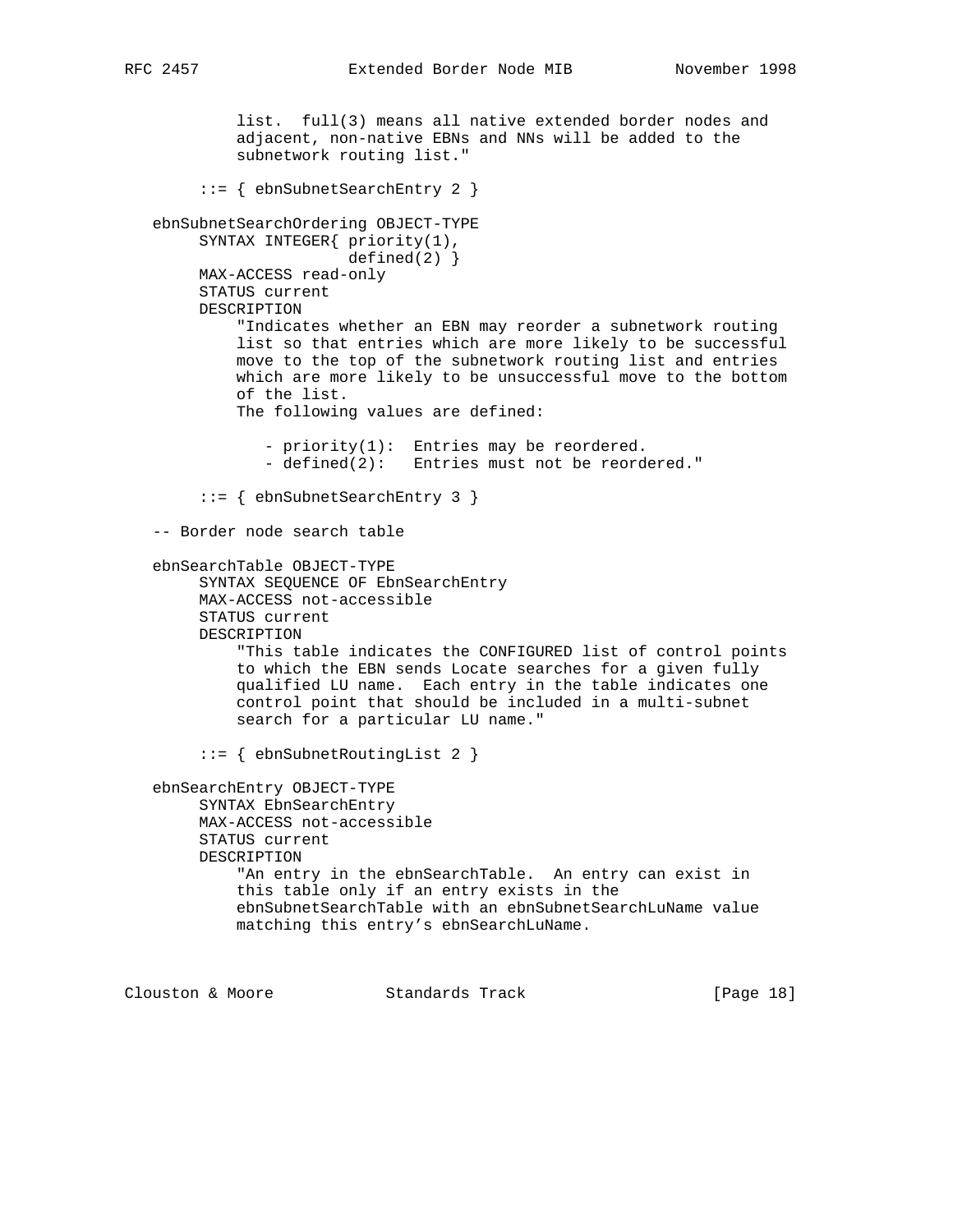For a given ebnSearchLuName value, the ordering of entries provides by the ebnSearchIndex values corresponds to the order in which the control points to be searched appear in the CONFIGURED search list for the ebnSearchLuName." INDEX { ebnSearchLuName, ebnSearchIndex }  $::=$  { ebnSearchTable 1 } EbnSearchEntry ::= SEQUENCE { ebnSearchLuName SnaNAUWildcardName, ebnSearchIndex Unsigned32, ebnSearchCpName DisplayString, ebnSearchSNVC Unsigned32 } ebnSearchLuName OBJECT-TYPE SYNTAX SnaNAUWildcardName MAX-ACCESS not-accessible STATUS current DESCRIPTION "Fully qualified network LU name. If this object has the same value as the ebnSubnetSearchLuName object, then the two objects are referring to the same LU."  $::=$  { ebnSearchEntry 1 } ebnSearchIndex OBJECT-TYPE SYNTAX Unsigned32 MAX-ACCESS not-accessible STATUS current DESCRIPTION "Secondary index enumerating the CONFIGURED order in which a search is forwarded to CPs for a particular LU name. The order for an actual search is determined dynamically by the EBN, based on this configured information and on other factors, including whether search dynamics and search ordering are enabled. Information on these last two settings is available in, respectively, the ebnSubnetSearchDynamics and ebnSubnetSearch ordering objects." ::= { ebnSearchEntry 2 } ebnSearchCpName OBJECT-TYPE SYNTAX DisplayString(SIZE(1..17)) MAX-ACCESS read-only STATUS current DESCRIPTION

Clouston & Moore Standards Track [Page 19]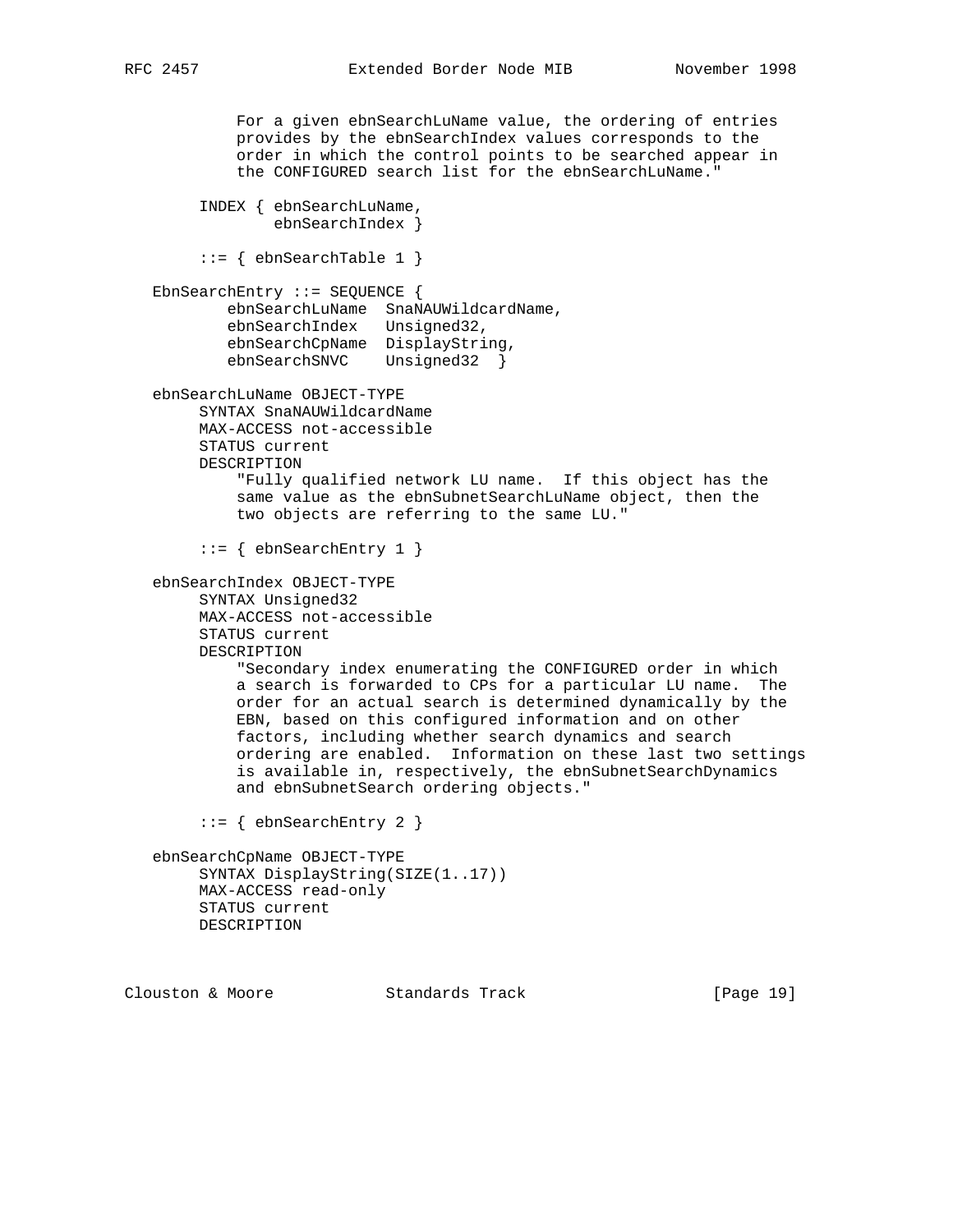"This object specifies the CP(s) to which a search should be forwarded. It either follows the SnaNAUWildcardName textual convention or takes one of the following special formats:

'\*' indicates that all native EBNs and all adjacent nonnative EBNs and NNs may be added to the routing list dynamically,

'\*SELF' indicates that the EBN should search itself and its native subnetwork at this time during the cross-subnet search,

'\*EBNS' indicates all native EBNs.

Because the characters allowed in a CP name come from a restricted character set, and because the three formats listed here use no special characters, this object is not subject to internationalization."

 $::=$  { ebnSearchEntry 3 }

ebnSearchSNVC OBJECT-TYPE SYNTAX Unsigned32 MAX-ACCESS read-only STATUS current DESCRIPTION "The maximum number of subnets a Locate search procedure may traverse. "  $::=$  { ebnSearchEntry 4 } 

-- HPR Extended Border Node Intermediate Session Group -- The hbnIsInTable is a sparse extension to the appnIsInTable. -- For sessions that use back-to-back RTP connections in an HBN, -- this table provides the network connection endpoint identifier -- (NceId) and the transport connection identifier (Tcid) for the -- second RTP connection. 

hbn

OBJECT IDENTIFIER ::= { ebnObjects 6 }

hbnIsInTable OBJECT-TYPE SYNTAX SEQUENCE OF HbnIsInEntry MAX-ACCESS not-accessible STATUS current DESCRIPTION "The HBN Intermediate Session table."

Clouston & Moore Standards Track [Page 20]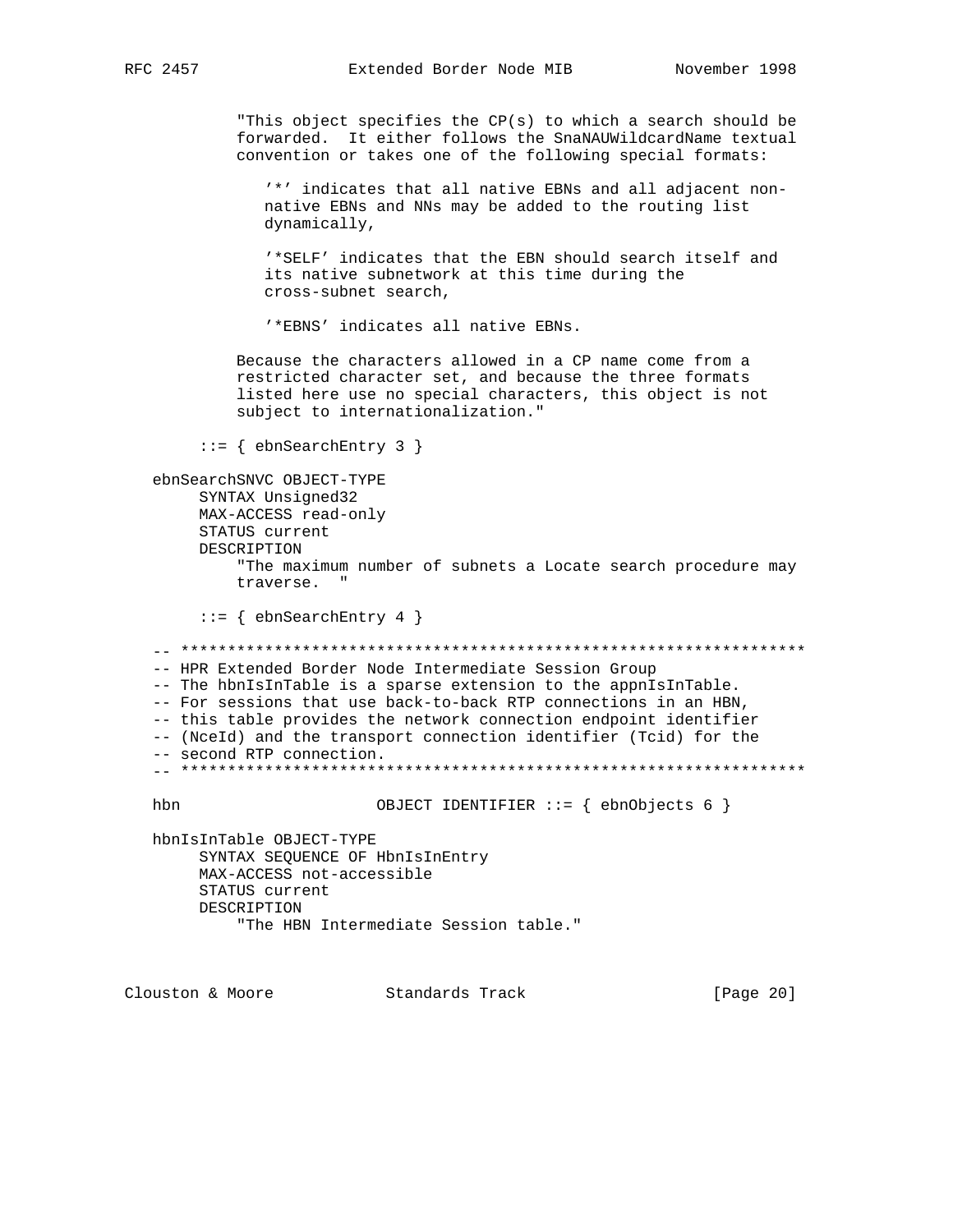```
::= \{ \text{ hbn } 1 \} hbnIsInEntry OBJECT-TYPE
         SYNTAX HbnIsInEntry
        MAX-ACCESS not-accessible
        STATUS current
        DESCRIPTION
            "Entry of the HBN Intermediate Session Table. An entry
            exists in this table for every intermediate session being
            routed between back-to-back RTP connections in the HBN.
            When an entry for a session exists in this table, the
            NceIds and Tcids for the back-to-back RTP connections are
            made available in the following four objects:
                RTP connection in the direction of the PLU:
                  - NceId: appnIsInRtpNceId (in the APPN MIB)
                  - Tcid: appnIsinRtpTcid (in the APPN MIB).
                RTP connection in the direction of the SLU:
                   - NceId: hbnIsInRtpNceId (in this table)
                   - Tcid: hbnIsInRtpTcid (in this table)."
         INDEX { hbnIsInFqCpName,
               hbnIsInPcid }
   ::= { hbnIsInTable 1 }
   HbnIsInEntry ::= SEQUENCE {
          hbnIsInFqCpName SnaControlPointName,
           hbnIsInPcid OCTET STRING,
           hbnIsInRtpNceId OCTET STRING,
          hbnIsInRtpTcid OCTET STRING }
   hbnIsInFqCpName OBJECT-TYPE
        SYNTAX SnaControlPointName
        MAX-ACCESS not-accessible
        STATUS current
        DESCRIPTION
             "The network-qualified control point name of the node at
            which the session and PCID originated. For APPN and LEN
            nodes, this is either the CP name of the APPN node at
            which the origin LU is located or the CP name of the NN
            serving the LEN node at which the origin LU is located.
            If this object has the same value as the appnIsInFqCpName
            object in the APPN MIB, then the two objects are referring
            to the same APPN control point."
Clouston & Moore Standards Track [Page 21]
```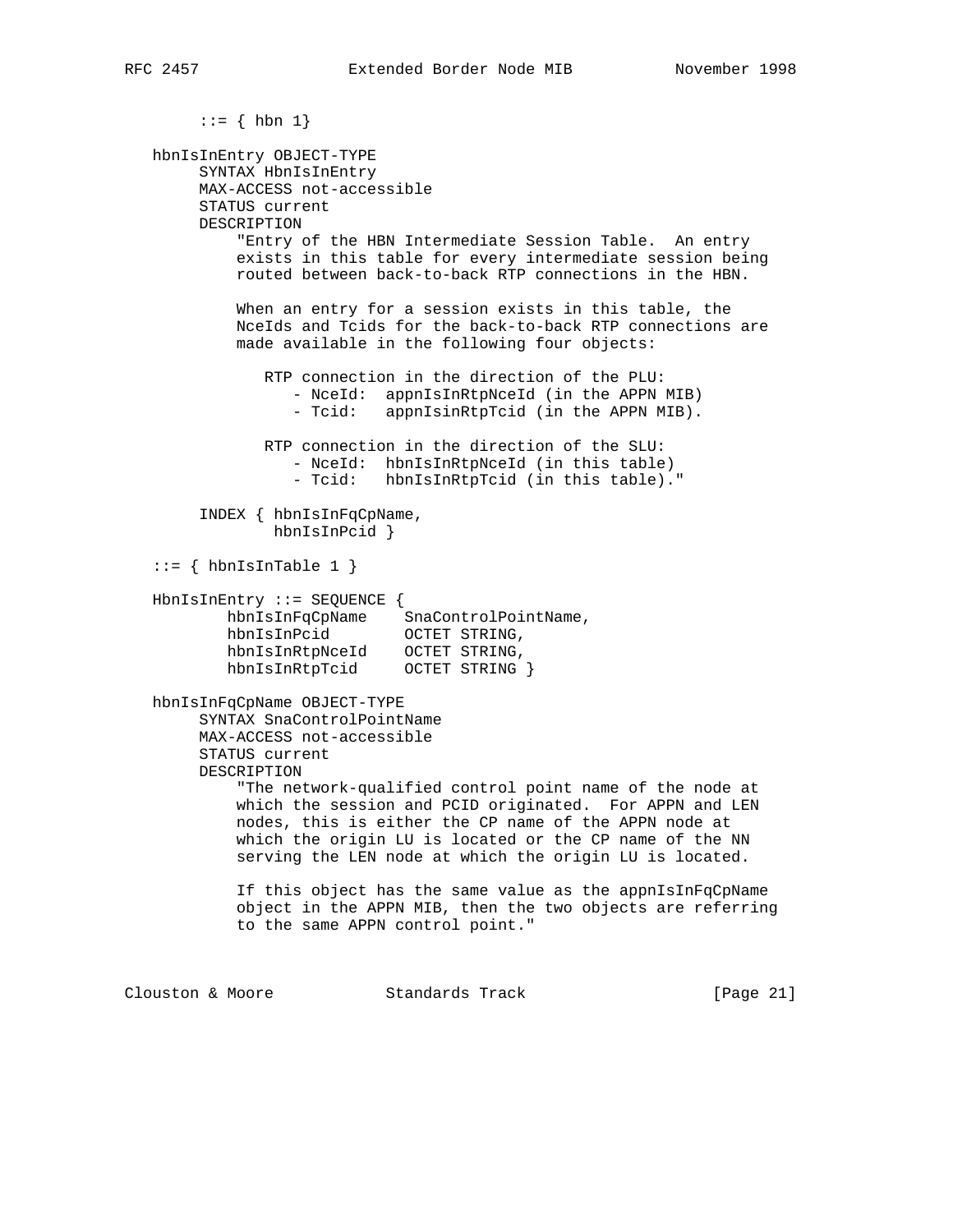[Page 22]

```
::= { hbnIsInEntry 1 }
  hbnIsInPcid OBJECT-TYPE
       SYNTAX OCTET STRING (SIZE(8))
       MAX-ACCESS not-accessible
       STATUS current
       DESCRIPTION
           "The procedure correlation identifier (PCID) of a session.
           It is an 8-octet value.
           If this object has the same value as the appnIsInPcid object
           in the APPN MIB, and if the corresponding hbnIsInFqCpName
           object has the same value as the corresponding
           appnIsInFqCpName object, then the entries indexed by these
           objects are referring to the same session."
       ::= { hbnIsInEntry 2 }
  hbnIsInRtpNceId OBJECT-TYPE
       SYNTAX OCTET STRING (SIZE(1..8))
       MAX-ACCESS read-only
       STATUS current
       DESCRIPTION
           "The HPR local Network Connection Endpoint of the session in
           the direction of the SLU."
       ::= { hbnIsInEntry 3 }
  hbnIsInRtpTcid OBJECT-TYPE
       SYNTAX OCTET STRING (SIZE(8))
       MAX-ACCESS read-only
       STATUS current
       DESCRIPTION
           "The RTP connection local TCID of the session in the direction
           of the SLU."
       ::= { hbnIsInEntry 4 }
   -- Conformance Statement
  ebnConformance
                        OBJECT IDENTIFIER ::= { ebnMIB 2 }
  {\tt chnCompliances}\qquad\qquad {\tt OBJECT\ IDENTIFIER}\ :\ =\ \left\{ \begin{array}{llllllllll} {\tt chnConformance\ 1}\ \\\ {\tt chnGroups}\end{array}\right\} \label{eq:ohnGroups}-- Compliance statements
  ebnCompliance MODULE-COMPLIANCE
Clouston & Moore Standards Track
```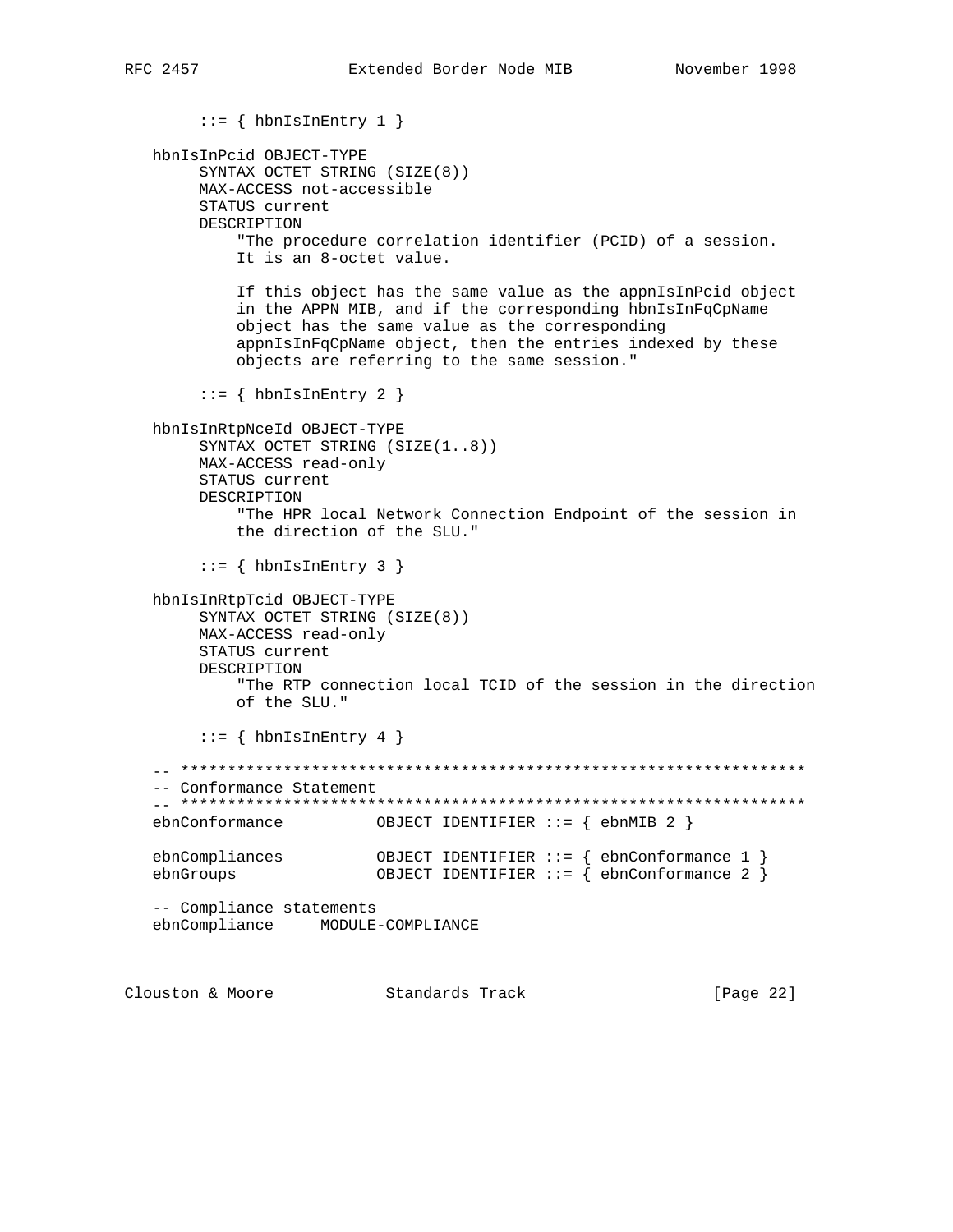```
 STATUS current
  DESCRIPTION
       "The compliance statement for the SNMPv2 entities which
       implement the ebnMIB."
  MODULE -- this module
   -- Unconditionally mandatory groups
      MANDATORY-GROUPS {
                 ebnDirectoryGroup,
                 ebnIsRscvGroup,
                 ebnDirectoryConfigGroup,
                 ebnCosMappingGroup,
                 ebnSubnetRoutingListGroup }
   -- Conditionally mandatory groups
      GROUP hbnIsInGroup
      DESCRIPTION
          "The hbnIsInGroup is mandatory only for HPR extended border
          nodes."
      ::= {ebnCompliances 1 }
 -- Group definitions
 ebnDirectoryGroup OBJECT-GROUP
      OBJECTS { ebnDirSubnetAffiliation }
      STATUS current
      DESCRIPTION
          "The EBN-related directory objects."
     ::= { ebnGroups 1 }
 ebnIsRscvGroup OBJECT-GROUP
      OBJECTS { ebnIsRscvDestinationRoute,
                ebnIsRscvDestinationCos }
      STATUS current
      DESCRIPTION
          "Two objects representing RSCV and class of service
          information saved by an EBN."
     ::= { ebnGroups 2 }
 ebnDirectoryConfigGroup OBJECT-GROUP
      OBJECTS { ebnSearchCacheTime,
                ebnMaxSearchCache,
                ebnDefaultSubnetVisitCount }
      STATUS current
```
Clouston & Moore Standards Track [Page 23]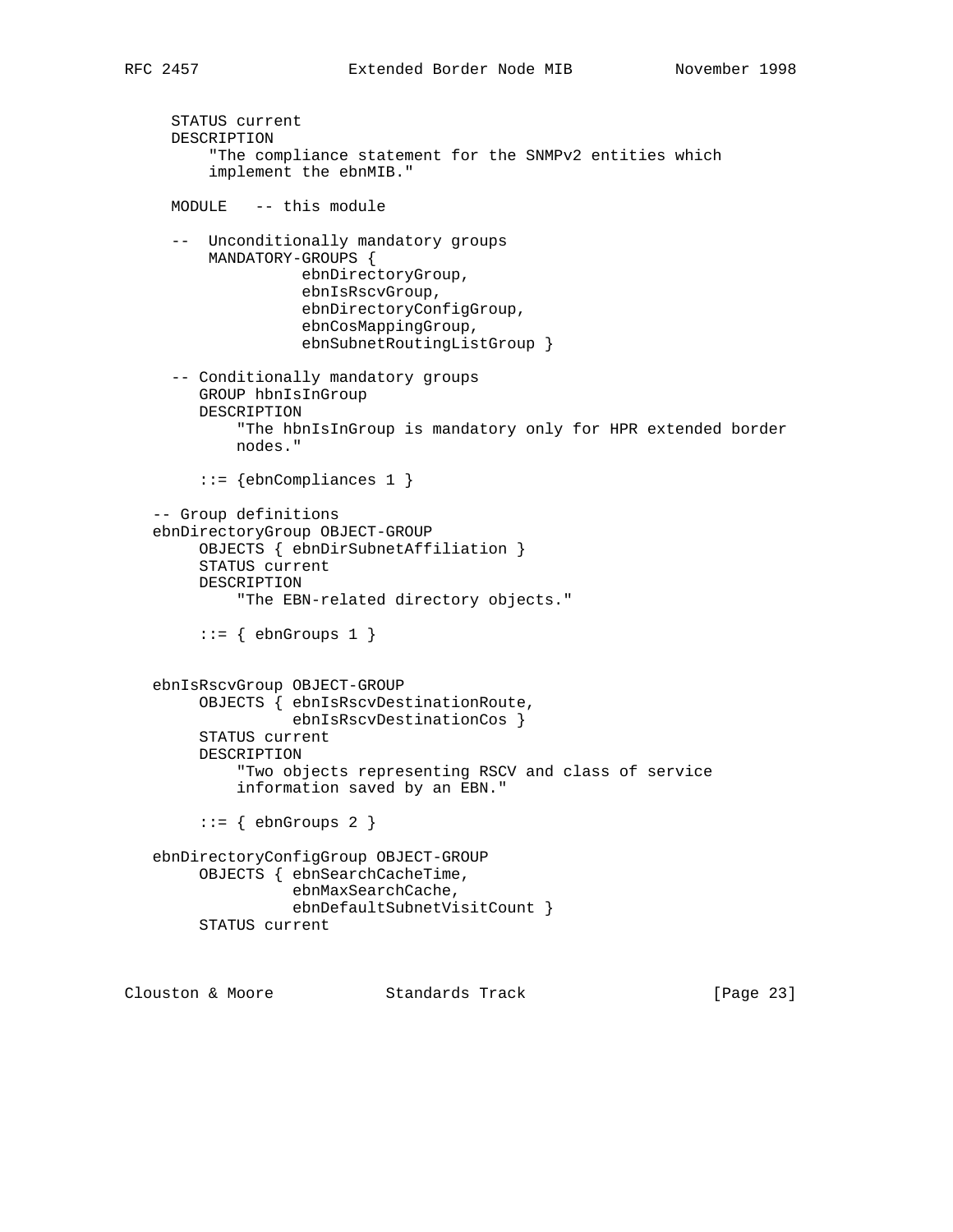```
 DESCRIPTION
          "The EBN Directory Configuration Group."
     ::= { ebnGroups 3 }
 ebnCosMappingGroup OBJECT-GROUP
      OBJECTS { ebnCosMapNativeCos }
      STATUS current
      DESCRIPTION
          "The EBN COS Mapping Group."
     ::= { ebnGroups 4 }
 ebnSubnetRoutingListGroup OBJECT-GROUP
      OBJECTS { ebnSubnetSearchDynamics,
                ebnSubnetSearchOrdering,
                ebnSearchCpName,
                 ebnSearchSNVC }
      STATUS current
      DESCRIPTION
          "The Subnet Routing List Group."
     ::= { ebnGroups 5 }
 hbnIsInGroup OBJECT-GROUP
      OBJECTS { hbnIsInRtpNceId, hbnIsInRtpTcid }
      STATUS current
      DESCRIPTION
          "The HBN-related Intermediate Session Objects."
     ::= { ebnGroups 6 }
```
## END

5.0 Security Considerations

 Certain management information defined in this MIB may be considered sensitive in some network environments. Therefore, authentication of received SNMP requests and controlled access to management information SHOULD be employed in such environments. An authentication protocol is defined in [10]. A protocol for access control is defined in [11].

 None of the read-only objects in the EBN MIB reports a password, user data, or anything else that is particularly sensitive. Some enterprises view their network configuration itself, as well as information about network usage and performance, as corporate assets;

Clouston & Moore Standards Track [Page 24]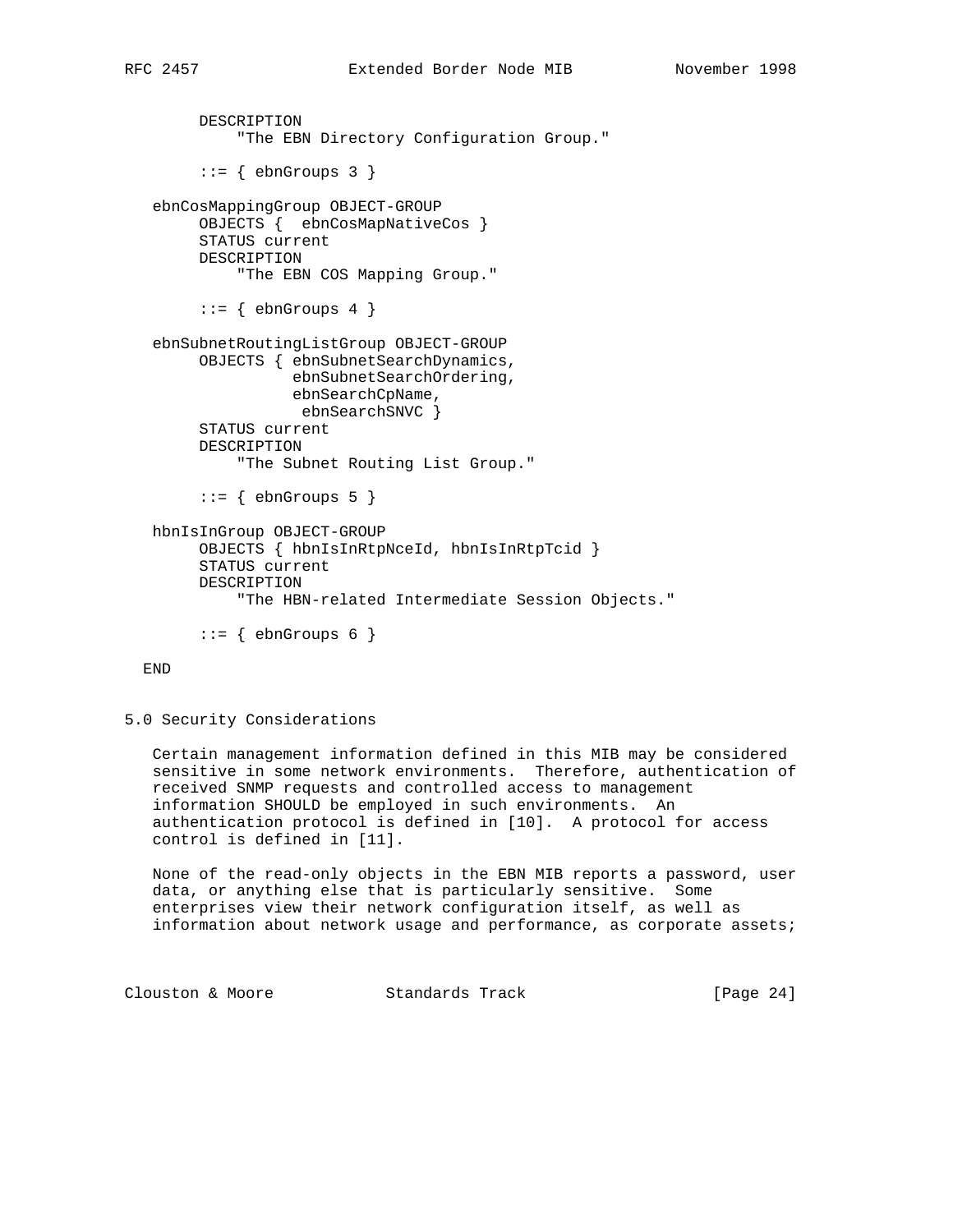such enterprises may wish to restrict SNMP access to most of the objects in the MIB.

There are no read-write objects in the EBN MIB.

6.0 Intellectual Property

 The IETF takes no position regarding the validity or scope of any intellectual property or other rights that might be claimed to pertain to the implementation or use of the technology described in this document or the extent to which any license under such rights might or might not be available; neither does it represent that it has made any effort to identify any such rights. Information on the IETF's procedures with respect to rights in standards-track and standards-related documentation can be found in BCP-11. Copies of claims of rights made available for publication and any assurances of licenses to be made available, or the result of an attempt made to obtain a general license or permission for the use of such proprietary rights by implementers or users of this specification can be obtained from the IETF Secretariat.

 The IETF invites any interested party to bring to its attention any copyrights, patents or patent applications, or other proprietary rights which may cover technology that may be required to practice this standard. Please address the information to the IETF Executive Director.

7.0 Acknowledgments

 This MIB module is the product of the IETF SNA NAU MIB WG and the AIW APPN/HPR MIBs SIG. Thanks to Dave Billing, Cisco Systems; Katie Lee, IBM Corporation; and Marcia Peters, IBM Corporation, for their contributions and review.

- 8.0 References
	- [1] Case, J., Fedor, M. Schoffstall, M. and J. Davin, "Simple Network Management Protocol", STD 15, RFC 1157, May 1990.
	- [2] McCloghrie, K., and M. Rose, "Management Information Base for Network Management of TCP/IP-based internets: MIB-II", STD 17, RFC 1213, March 1991.
	- [3] Case, J., McCloghrie, K., Rose, M., and Waldbusser S., "Structure of Management Information for Version 2 of the Simple Network Management Protocol (SNMPv2)", RFC 1902, January 1996.

Clouston & Moore Standards Track [Page 25]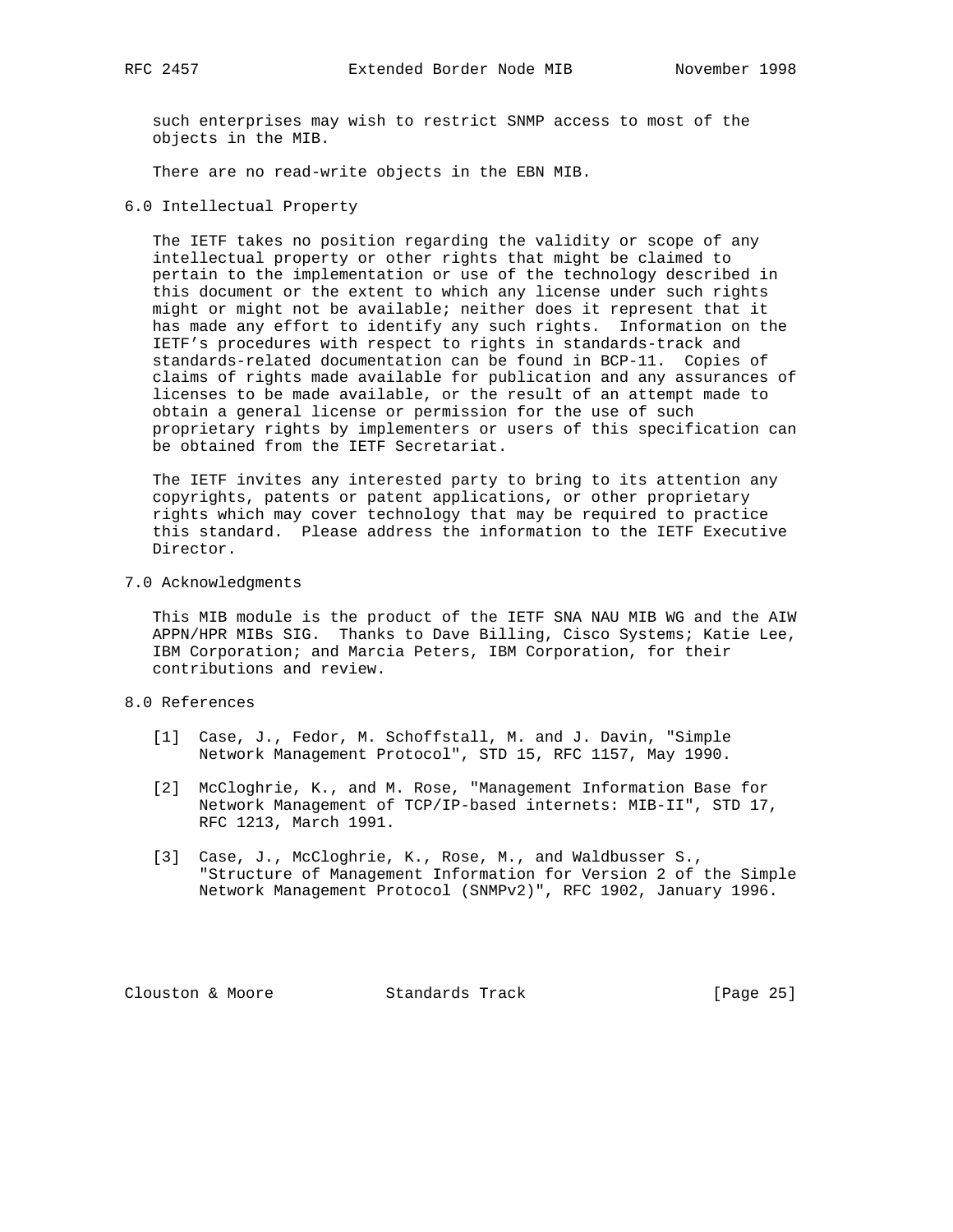- [4] Case, J., McCloghrie, K., Rose, M., and Waldbusser, S., "Textual Conventions for Version 2 of the Simple Network Management Protocol (SNMPv2)", RFC 1903, January 1996.
- [5] Case, J., McCloghrie, K., Rose, M., and Waldbusser, S., "Conformance Statements for Version 2 of the Simple Network Management Protocol (SNMPv2)", RFC 1904, January 1996.
- [6] Case, J., McCloghrie, K., Rose, M., and Waldbusser, S., "Protocol Operations for Version 2 of the Simple Network Management Protocol (SNMPv2)", RFC 1905, January 1996.
- [7] Harrington D., Presuhn, R. and B. Wijnen, "An Architecture for Describing SNMP Management Frameworks", RFC 2271, January 1998.
- [8] Harrington D., Presuhn, R. and B. Wijnen, "Message Processing and Dispatching for the Simple Network Management Protocol (SNMP)", RFC 2272, January 1998.
- [9] Levi D., Meyer P. and B. Stewart, "SNMPv3 Applications", RFC 2273, January 1998.
- [10] Blumenthal, U. and B. Wijnen, "User-based Security Model (USM) for version 3 of the Simple Network Management Protocol (SNMPv3)", RFC 2274, January 1998.
- [11] Wijnen, B., Presuhn, R. and K. McCloghrie, "View-based Access Control Model (VACM) for the Simple Network Management Protocol (SNMP)", RFC 2275, January 1998.
- [12] Hovey, R. and S. Bradner, "The Organizations Involved in the IETF Standards Process", BCP 11, RFC 2028, October 1996.
- [13] Bradner, S., "Key words for use in RFCs to Indicate Requirement Levels", BCP 14, RFC 2119, March 1997.
- [14] Clouston, B. and B. Moore, "Definition of Managed Objects for APPN", RFC 2455, November 1998.
- [15] IBM, APPN Extended Border Node Architecture Reference Version 1.0, available only via anonymous FTP at networking.raleigh.ibm.com, as /pub/standards/aiw/appn/bordernode/ebn4.psbin.
- [16] IBM, SNA/MS Formats, GC31-8302-01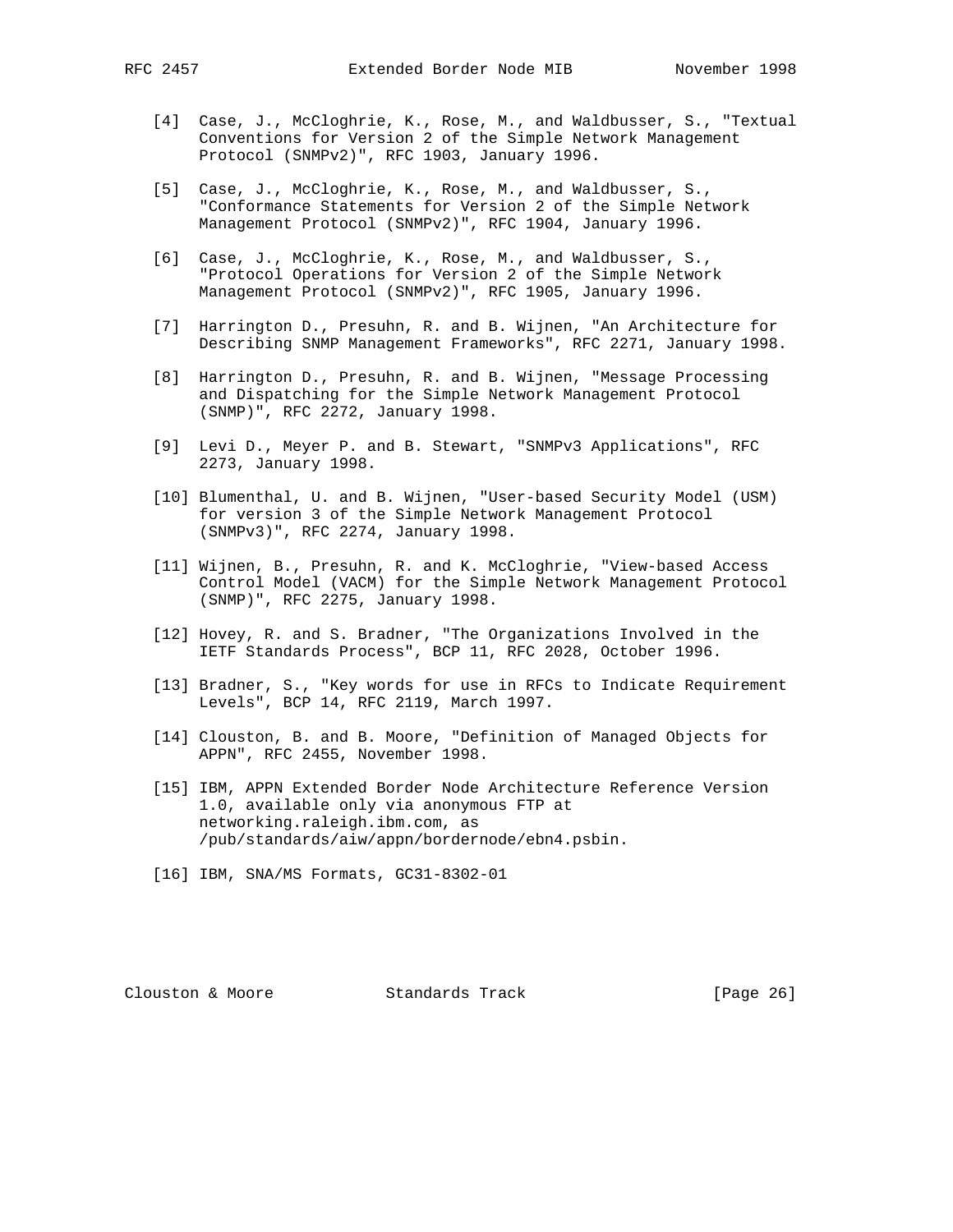9.0 Authors' Addresses

 Bob Clouston Cisco Systems 7025 Kit Creek Road P.O. Box 14987 Research Triangle Park, NC 27709, USA

 Phone: +1-919-472-2333 EMail: clouston@cisco.com

 Robert Moore Dept. BRQA/Bldg. 501/G114 IBM Corporation P.O.Box 12195 3039 Cornwallis Research Triangle Park, NC 27709, USA

 Phone: +1-919-254-4436 EMail: remoore@us.ibm.com